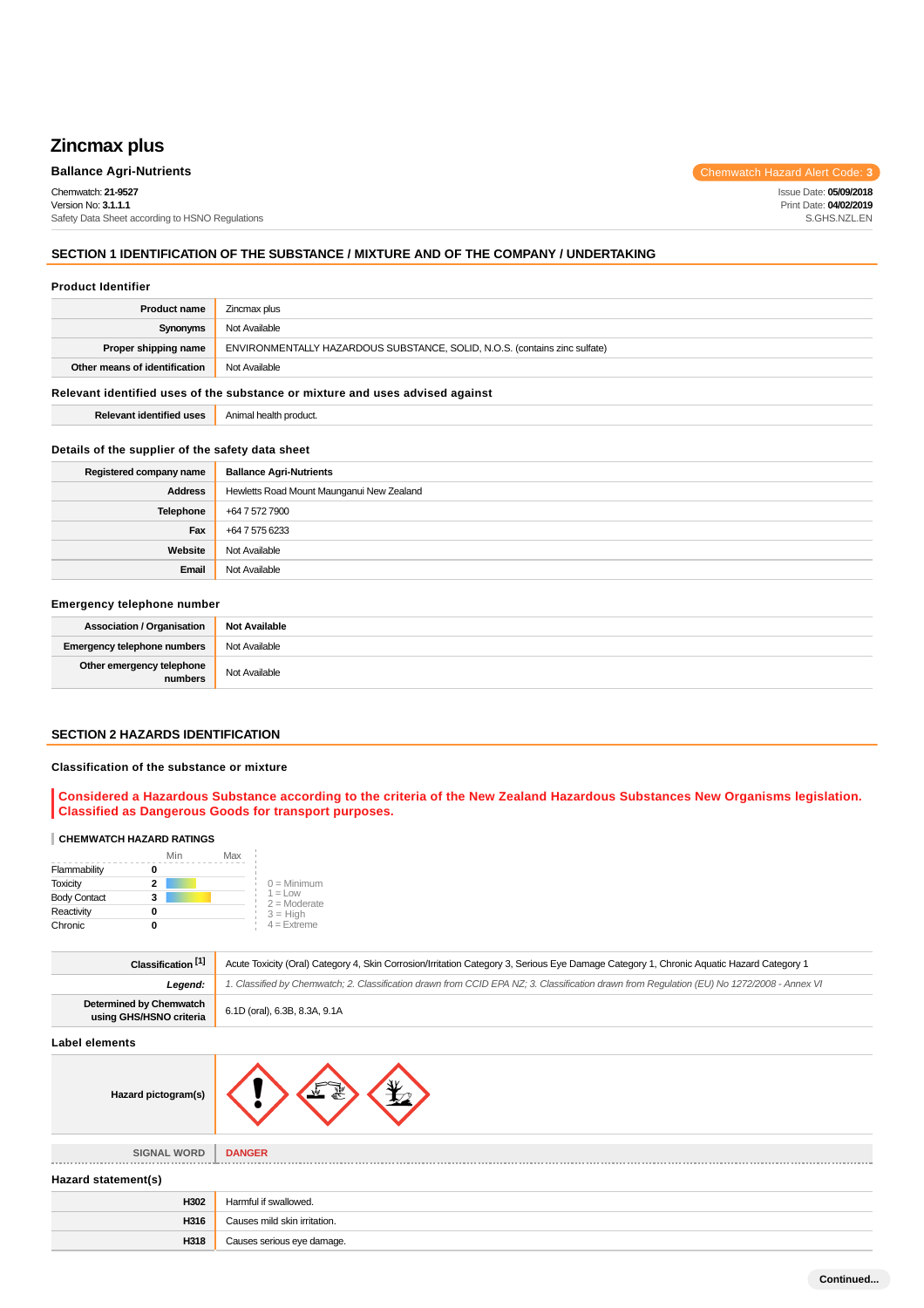**H410** Very toxic to aquatic life with long lasting effects.

| <b>Precautionary statement(s) Prevention</b> |                                                                            |  |
|----------------------------------------------|----------------------------------------------------------------------------|--|
| P280                                         | Wear protective gloves/protective clothing/eye protection/face protection. |  |
| <b>P270</b>                                  | Do not eat, drink or smoke when using this product.                        |  |
| P273                                         | Avoid release to the environment.                                          |  |

#### **Precautionary statement(s) Response**

| P305+P351+P338 | IF IN EYES: Rinse cautiously with water for several minutes. Remove contact lenses, if present and easy to do. Continue rinsing. |
|----------------|----------------------------------------------------------------------------------------------------------------------------------|
| P310           | Immediately call a POISON CENTER/doctor/physician/first aider.                                                                   |
| P332+P313      | If skin irritation occurs: Get medical advice/attention.                                                                         |
| P391           | Collect spillage.                                                                                                                |
| P301+P312      | IF SWALLOWED: Call a POISON CENTER/doctor/physician/first aider/if you feel unwell.                                              |
| P330           | Rinse mouth.                                                                                                                     |

## **Precautionary statement(s) Storage**

Not Applicable

**Precautionary statement(s) Disposal**

| P501 | - -<br>`ainer in accordance with local regulations.<br>t contents/container<br>100000<br>snose<br>. . |
|------|-------------------------------------------------------------------------------------------------------|
|------|-------------------------------------------------------------------------------------------------------|

## **SECTION 3 COMPOSITION / INFORMATION ON INGREDIENTS**

## **Substances**

See section below for composition of Mixtures

## **Mixtures**

| <b>CAS No</b> | %[weight] | Name                            |
|---------------|-----------|---------------------------------|
| 7733-02-0     | 84        | zinc sulfate                    |
| Not Available | ◠<br>∼    | b traxim copper 21% Cu          |
| 10034-99-8    | 11        | magnesium sulfate, heptahydrate |
| 7631-86-9     |           | silica amorphous                |
| Not Available |           | peppermint flavour              |

## **SECTION 4 FIRST AID MEASURES**

## **Description of first aid measures**

| <b>Eye Contact</b>  | If this product comes in contact with the eyes:<br>Inmediately hold eyelids apart and flush the eye continuously with running water.<br>Ensure complete irrigation of the eye by keeping eyelids apart and away from eye and moving the eyelids by occasionally lifting the upper and lower lids.<br>▶ Continue flushing until advised to stop by the Poisons Information Centre or a doctor, or for at least 15 minutes.<br>Transport to hospital or doctor without delay.<br>► Removal of contact lenses after an eye injury should only be undertaken by skilled personnel.                                                                                                                                                                                                                                                                                                                                                                                                                                                                                                                                                                                                                                                    |
|---------------------|-----------------------------------------------------------------------------------------------------------------------------------------------------------------------------------------------------------------------------------------------------------------------------------------------------------------------------------------------------------------------------------------------------------------------------------------------------------------------------------------------------------------------------------------------------------------------------------------------------------------------------------------------------------------------------------------------------------------------------------------------------------------------------------------------------------------------------------------------------------------------------------------------------------------------------------------------------------------------------------------------------------------------------------------------------------------------------------------------------------------------------------------------------------------------------------------------------------------------------------|
| <b>Skin Contact</b> | If skin contact occurs:<br>In mediately remove all contaminated clothing, including footwear.<br>Flush skin and hair with running water (and soap if available).<br>▶ Seek medical attention in event of irritation.                                                                                                                                                                                                                                                                                                                                                                                                                                                                                                                                                                                                                                                                                                                                                                                                                                                                                                                                                                                                              |
| Inhalation          | If dust is inhaled, remove from contaminated area.<br>Encourage patient to blow nose to ensure clear passage of breathing.<br>If irritation or discomfort persists seek medical attention.                                                                                                                                                                                                                                                                                                                                                                                                                                                                                                                                                                                                                                                                                                                                                                                                                                                                                                                                                                                                                                        |
| Ingestion           | F IF SWALLOWED, REFER FOR MEDICAL ATTENTION, WHERE POSSIBLE, WITHOUT DELAY.<br>For advice, contact a Poisons Information Centre or a doctor.<br>• Urgent hospital treatment is likely to be needed.<br>In the mean time, qualified first-aid personnel should treat the patient following observation and employing supportive measures as indicated by the<br>patient's condition.<br>If the services of a medical officer or medical doctor are readily available, the patient should be placed in his/her care and a copy of the SDS should be<br>provided. Further action will be the responsibility of the medical specialist.<br>If medical attention is not available on the worksite or surroundings send the patient to a hospital together with a copy of the SDS.<br>Where medical attention is not immediately available or where the patient is more than 15 minutes from a hospital or unless instructed<br>otherwise:<br>INDUCE vomiting with fingers down the back of the throat, ONLY IF CONSCIOUS. Lean patient forward or place on left side (head-down position, if<br>possible) to maintain open airway and prevent aspiration.<br>NOTE: Wear a protective glove when inducing vomiting by mechanical means. |

#### **Indication of any immediate medical attention and special treatment needed**

As in all cases of suspected poisoning, follow the ABCDEs of emergency medicine (airway, breathing, circulation, disability, exposure), then the ABCDEs of toxicology (antidotes, basics, change absorption, change distribution, change elimination).

For poisons (where specific treatment regime is absent): --------------------------------------------------------------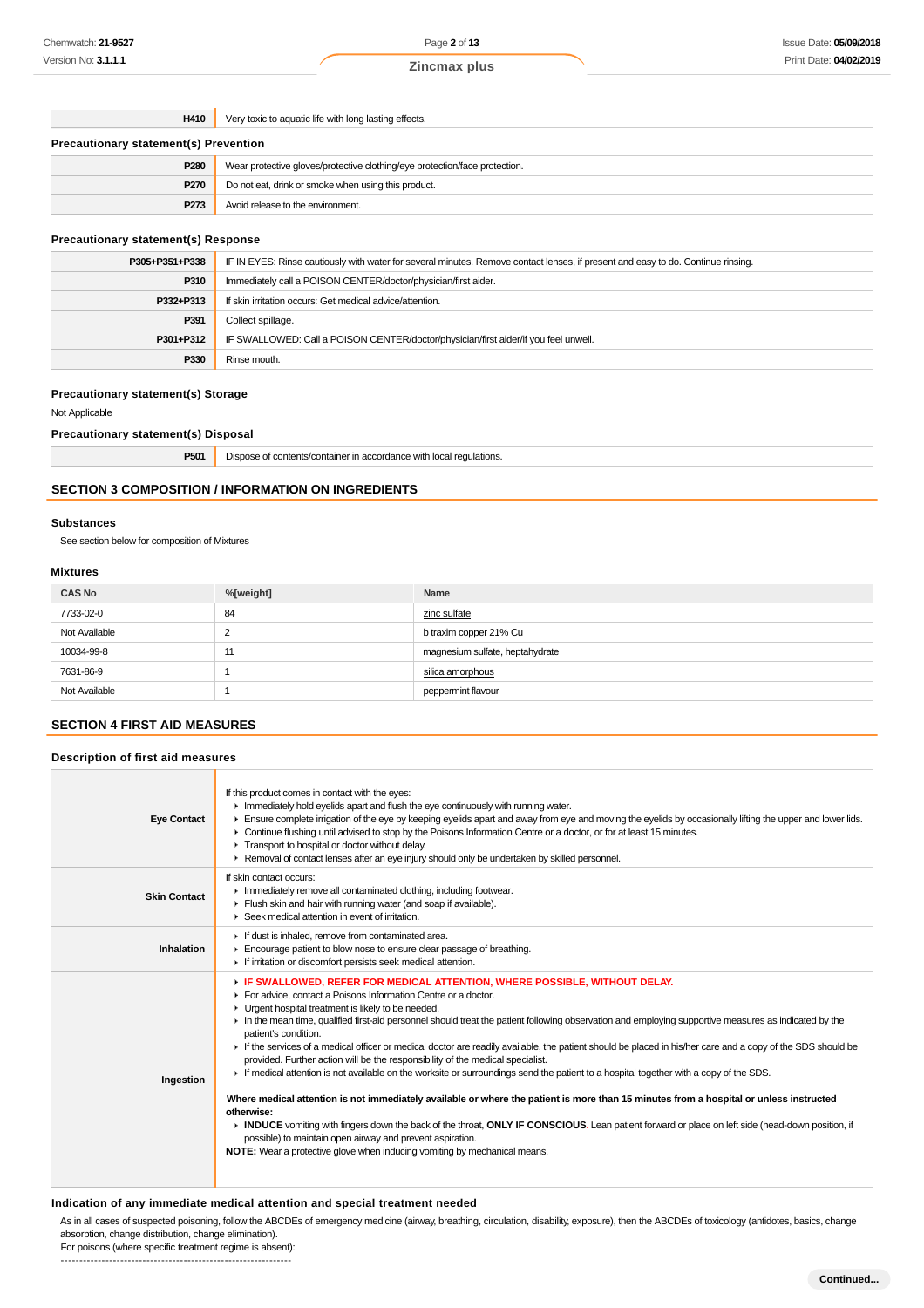**Continued...**

#### BASIC TREATMENT

- -------------------------------------------------------------- Establish a patent airway with suction where necessary.
- Watch for signs of respiratory insufficiency and assist ventilation as necessary.
- Administer oxygen by non-rebreather mask at 10 to 15 L/min.
- **Monitor and treat, where necessary, for pulmonary oedema.**
- **Monitor and treat, where necessary, for shock.**
- Anticipate seizures.
- DO NOT use emetics. Where ingestion is suspected rinse mouth and give up to 200 ml water (5 ml/kg recommended) for dilution where patient is able to swallow, has a strong gag reflex and does not drool.

-------------------------------------------------------------- ADVANCED TREATMENT

#### --------------------------------------------------------------

- Consider orotracheal or nasotracheal intubation for airway control in unconscious patient or where respiratory arrest has occurred.
- Positive-pressure ventilation using a bag-valve mask might be of use.
- **Monitor and treat, where necessary, for arrhythmias.**
- ▶ Start an IV D5W TKO. If signs of hypovolaemia are present use lactated Ringers solution. Fluid overload might create complications.
- Drug therapy should be considered for pulmonary oedema.
- Hypotension with signs of hypovolaemia requires the cautious administration of fluids. Fluid overload might create complications.
- **F** Treat seizures with diazepam.
- Proparacaine hydrochloride should be used to assist eye irrigation.

BRONSTEIN, A.C. and CURRANCE, P.L.

EMERGENCY CARE FOR HAZARDOUS MATERIALS EXPOSURE: 2nd Ed. 1994

- Absorption of zinc compounds occurs in the small intestine.
- **The metal is heavily protein bound.**
- **Elimination results primarily from faecal excretion.**
- The usual measures for decontamination (Ipecac Syrup, lavage, charcoal or cathartics) may be administered, although patients usually have sufficient vomiting not to require them.
- CaNa2EDTA has been used successfully to normalise zinc levels and is the agent of choice.

[Ellenhorn and Barceloux: Medical Toxicology]

#### **SECTION 5 FIREFIGHTING MEASURES**

#### **Extinguishing media**

- Water spray or fog.
- Foam.
- Dry chemical powder.
- BCF (where regulations permit). Carbon dioxide.
- 

#### **Special hazards arising from the substrate or mixture**

| <b>Fire Incompatibility</b>    | None known.                                                                                                                                                                                                                                                                                                                                                                                                                                                                                                                                                                  |
|--------------------------------|------------------------------------------------------------------------------------------------------------------------------------------------------------------------------------------------------------------------------------------------------------------------------------------------------------------------------------------------------------------------------------------------------------------------------------------------------------------------------------------------------------------------------------------------------------------------------|
| <b>Advice for firefighters</b> |                                                                                                                                                                                                                                                                                                                                                                                                                                                                                                                                                                              |
| <b>Fire Fighting</b>           | Alert Fire Brigade and tell them location and nature of hazard.<br>$\blacktriangleright$ Wear breathing apparatus plus protective gloves in the event of a fire.<br>Prevent, by any means available, spillage from entering drains or water courses.<br>• Use fire fighting procedures suitable for surrounding area.<br>DO NOT approach containers suspected to be hot.<br>• Cool fire exposed containers with water spray from a protected location.<br>If safe to do so, remove containers from path of fire.<br>Equipment should be thoroughly decontaminated after use. |
| <b>Fire/Explosion Hazard</b>   | $\triangleright$ Non combustible.<br>• Not considered a significant fire risk, however containers may burn.<br>Decomposition may produce toxic fumes of:<br>sulfur oxides (SOx)<br>sulfur dioxide (SO2)<br>zinc oxide                                                                                                                                                                                                                                                                                                                                                        |

## **SECTION 6 ACCIDENTAL RELEASE MEASURES**

**Personal precautions, protective equipment and emergency procedures**

See section 8

## **Environmental precautions**

See section 12

#### **Methods and material for containment and cleaning up**

| <b>Minor Spills</b> | Remove all ignition sources.<br>Clean up all spills immediately.<br>Avoid contact with skin and eyes.<br>• Control personal contact with the substance, by using protective equipment.<br>► Use dry clean up procedures and avoid generating dust.<br>Place in a suitable, labelled container for waste disposal.<br>Environmental hazard - contain spillage. |
|---------------------|---------------------------------------------------------------------------------------------------------------------------------------------------------------------------------------------------------------------------------------------------------------------------------------------------------------------------------------------------------------|
| <b>Major Spills</b> | Environmental hazard - contain spillage.<br>Moderate hazard.<br>CAUTION: Advise personnel in area.<br>Alert Emergency Services and tell them location and nature of hazard.<br>Control personal contact by wearing protective clothing.                                                                                                                       |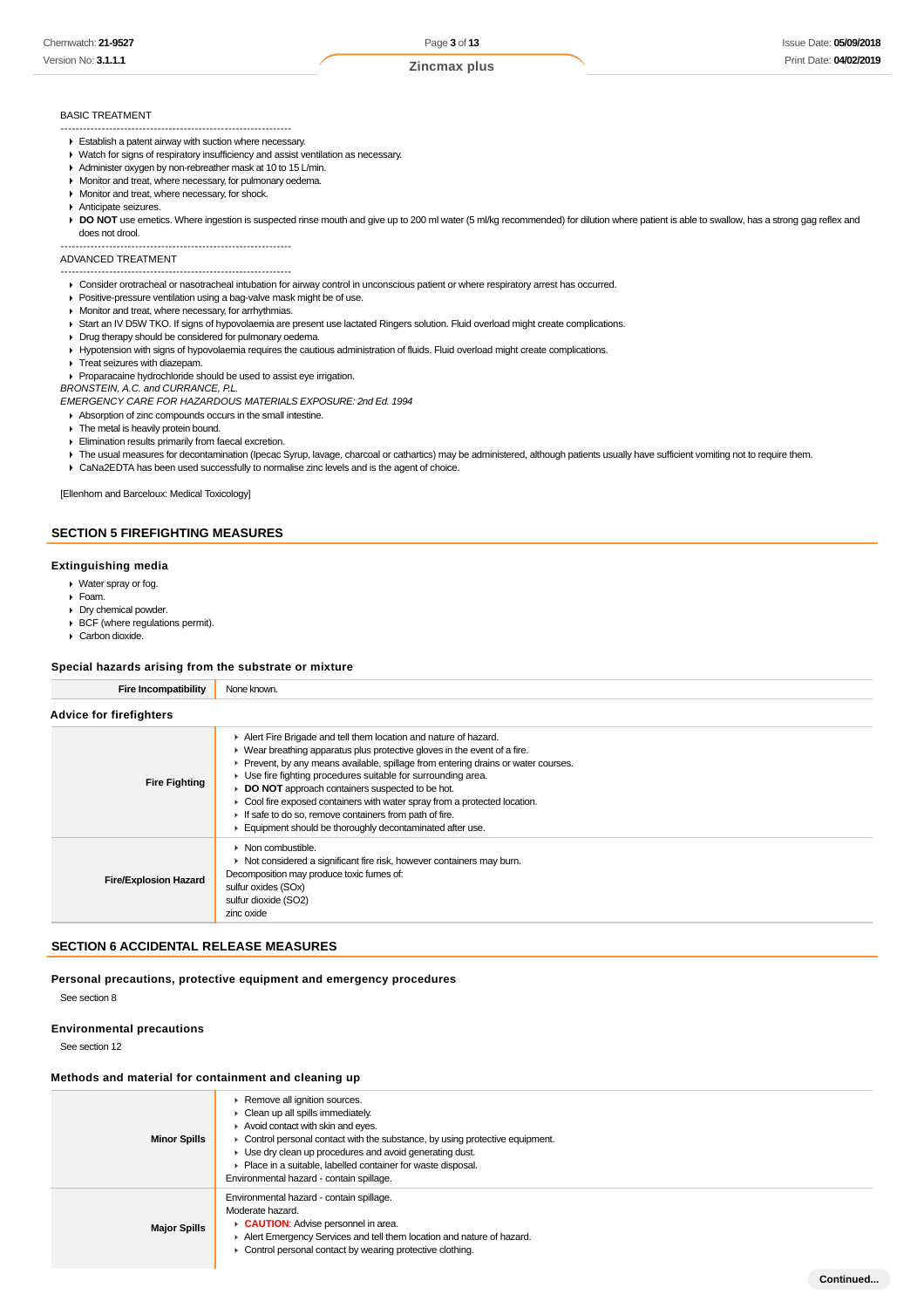Prevent, by any means available, spillage from entering drains or water courses.

- Recover product wherever possible.
	- **IF DRY:** Use dry clean up procedures and avoid generating dust. Collect residues and place in sealed plastic bags or other containers for disposal. **IF WET:** Vacuum/shovel up and place in labelled containers for disposal.
		- **ALWAYS:** Wash area down with large amounts of water and prevent runoff into drains.
	- If contamination of drains or waterways occurs, advise Emergency Services.

Personal Protective Equipment advice is contained in Section 8 of the SDS.

## **SECTION 7 HANDLING AND STORAGE**

## **Precautions for safe handling**

| Safe handling     | Avoid all personal contact, including inhalation.<br>• Wear protective clothing when risk of exposure occurs.<br>$\blacktriangleright$ Use in a well-ventilated area.<br>Prevent concentration in hollows and sumps.<br>DO NOT enter confined spaces until atmosphere has been checked.<br>DO NOT allow material to contact humans, exposed food or food utensils.<br>Avoid contact with incompatible materials.<br>• When handling, DO NOT eat, drink or smoke.<br>▶ Keep containers securely sealed when not in use.<br>Avoid physical damage to containers.<br>Always wash hands with soap and water after handling.<br>• Work clothes should be laundered separately. Launder contaminated clothing before re-use.<br>• Use good occupational work practice.<br>• Observe manufacturer's storage and handling recommendations contained within this SDS.<br>Atmosphere should be regularly checked against established exposure standards to ensure safe working conditions are maintained. |
|-------------------|-------------------------------------------------------------------------------------------------------------------------------------------------------------------------------------------------------------------------------------------------------------------------------------------------------------------------------------------------------------------------------------------------------------------------------------------------------------------------------------------------------------------------------------------------------------------------------------------------------------------------------------------------------------------------------------------------------------------------------------------------------------------------------------------------------------------------------------------------------------------------------------------------------------------------------------------------------------------------------------------------|
| Other information | Store in original containers.<br>▶ Keep containers securely sealed.<br>Store in a cool, dry area protected from environmental extremes.<br>Store away from incompatible materials and foodstuff containers.<br>$\triangleright$ Protect containers against physical damage and check regularly for leaks.<br>• Observe manufacturer's storage and handling recommendations contained within this SDS.<br>For major quantities:<br>► Consider storage in bunded areas - ensure storage areas are isolated from sources of community water (including stormwater, ground water, lakes and<br>streams).<br>Ensure that accidental discharge to air or water is the subject of a contingency disaster management plan; this may require consultation with local<br>authorities.                                                                                                                                                                                                                     |

## **Conditions for safe storage, including any incompatibilities**

| Suitable container      | • Glass container is suitable for laboratory quantities<br>Polyethylene or polypropylene container.<br>• Check all containers are clearly labelled and free from leaks.                                                                                                                                                                                                                                                                                                                                                                    |
|-------------------------|--------------------------------------------------------------------------------------------------------------------------------------------------------------------------------------------------------------------------------------------------------------------------------------------------------------------------------------------------------------------------------------------------------------------------------------------------------------------------------------------------------------------------------------------|
| Storage incompatibility | Avoid reaction with oxidising agents<br>▶ WARNING: Avoid or control reaction with peroxides. All transition metal peroxides should be considered as potentially explosive. For example transition<br>metal complexes of alkyl hydroperoxides may decompose explosively.<br>The pi-complexes formed between chromium(0), vanadium(0) and other transition metals (haloarene-metal complexes) and mono-or poly-fluorobenzene<br>show extreme sensitivity to heat and are explosive.<br>Avoid reaction with borohydrides or cyanoborohydrides |



**X** — Must not be stored together<br>**0** — May be stored together with **0** — May be stored together with specific preventions

**+** — May be stored together

## **SECTION 8 EXPOSURE CONTROLS / PERSONAL PROTECTION**

## **Control parameters**

### **OCCUPATIONAL EXPOSURE LIMITS (OEL)**

**INGREDIENT DATA**

| Source                                            | Ingredient          | <b>Material name</b>                                   | <b>TWA</b>            | <b>STEL</b>      | Peak             | <b>Notes</b>                            |
|---------------------------------------------------|---------------------|--------------------------------------------------------|-----------------------|------------------|------------------|-----------------------------------------|
| New Zealand Workplace Exposure<br>Standards (WES) | silica<br>amorphous | Silica fume                                            | $2 \text{ mg/m}$      | Not<br>Available | Not<br>Available | (r) - The value for respirable<br>dust. |
| New Zealand Workplace Exposure<br>Standards (WES) | silica<br>amorphous | Silica-Amorphous: Precipitated silica                  | $10 \,\mathrm{mq/m}$  | Not<br>Available | Not<br>Available | Not Available                           |
| New Zealand Workplace Exposure<br>Standards (WES) | silica<br>amorphous | Silica-Amorphous: Silica gel                           | $10 \,\mathrm{mq/m}$  | Not<br>Available | Not<br>Available | Not Available                           |
| New Zealand Workplace Exposure<br>Standards (WES) | silica<br>amorphous | Silica fused                                           | 0.2<br>mg/m3          | Not<br>Available | Not<br>Available | (r) - The value for respirable<br>dust. |
| New Zealand Workplace Exposure<br>Standards (WES) | silica<br>amorphous | Precipitated silica (Silica-Amorphous)                 | $10 \,\mathrm{mag/m}$ | Not<br>Available | Not<br>Available | Not Available                           |
| New Zealand Workplace Exposure<br>Standards (WES) | silica<br>amorphous | Silica-Amorphous: Diatomaceous earth (not<br>calcined) | $10 \,\mathrm{mq/m}$  | Not<br>Available | Not<br>Available | Not Available                           |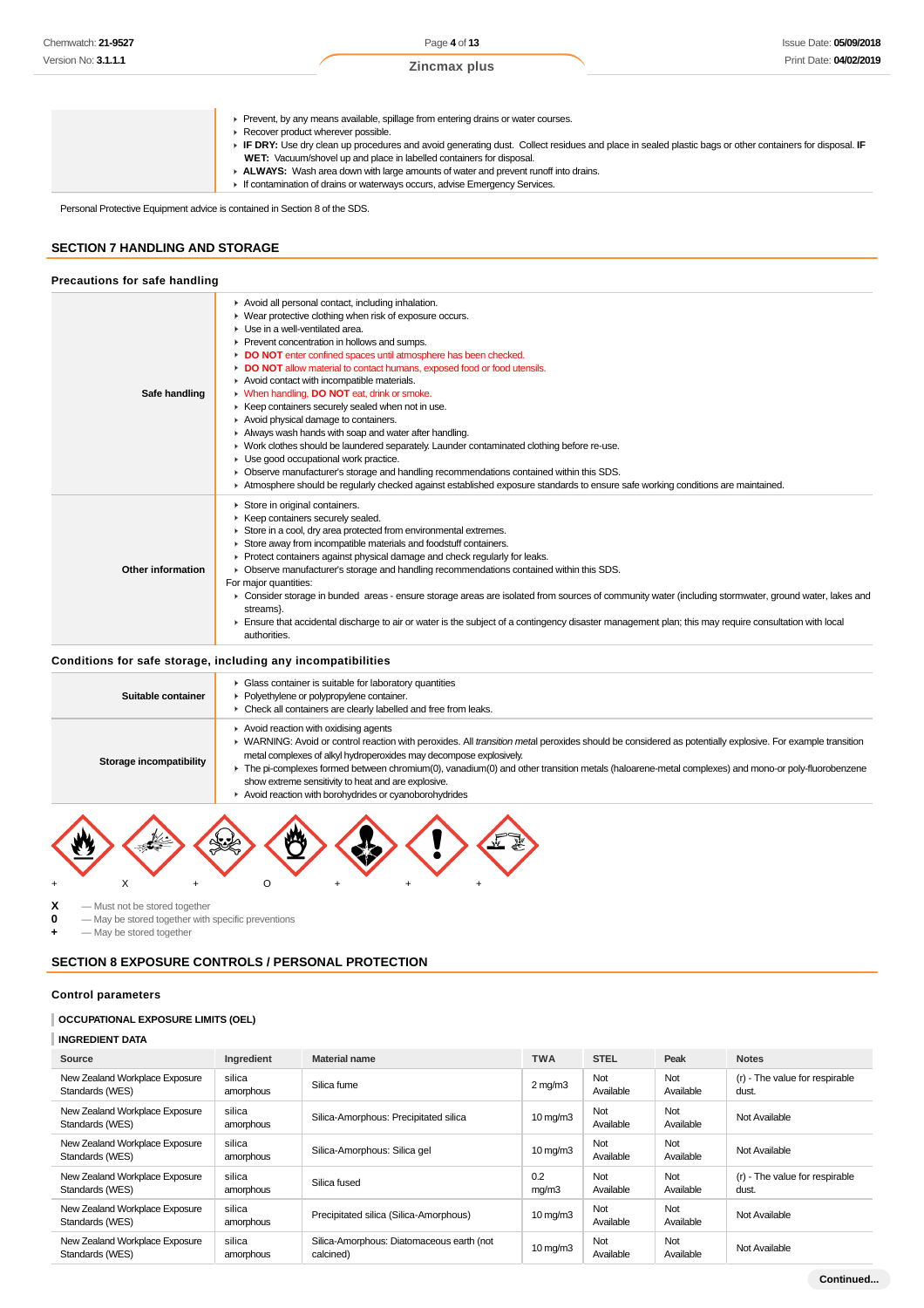| New Zealand Workplace Exposure<br>Standards (WES) | silica<br>amorphous            | Silica gel (Silica-Amorphous)                                                                   | $10$ mg/m $3$ | Not<br>Available    | Not<br>Available    | Not Available  |                |
|---------------------------------------------------|--------------------------------|-------------------------------------------------------------------------------------------------|---------------|---------------------|---------------------|----------------|----------------|
| <b>EMERGENCY LIMITS</b>                           |                                |                                                                                                 |               |                     |                     |                |                |
| Ingredient                                        | <b>Material name</b>           |                                                                                                 |               |                     | TEEL-1              | TEEL-2         | TEEL-3         |
| zinc sulfate                                      |                                | Zinc sulfate heptahydrate (1:1:7)                                                               |               |                     | $27 \text{ mg/m}$ 3 | 170 mg/m3      | 1,000<br>mq/m3 |
| zinc sulfate                                      | Zinc sulfate                   |                                                                                                 |               |                     | $15 \text{ mg/m}$   | 97 mg/m3       | 580 mg/m3      |
| magnesium sulfate, heptahydrate                   | Magnesium sulfate heptahydrate |                                                                                                 |               |                     | $10$ mg/m $3$       | 110 mg/m3      | 660 mg/m3      |
| magnesium sulfate, heptahydrate                   |                                | Magnesium sulfate (1:1)                                                                         |               | 20 mg/m3            | 220 mg/m3           | 1.300<br>mg/m3 |                |
| silica amorphous                                  |                                | Silica gel, amorphous synthetic                                                                 |               | $18 \text{ mg/m}$   | 200 mg/m3           | 1.200<br>mq/m3 |                |
| silica amorphous                                  |                                | Silica, amorphous fumed                                                                         |               | $18 \text{ mg/m}$   | 100 mg/m3           | 630 mg/m3      |                |
| silica amorphous                                  | amorphous)                     | Siloxanes and silicones, dimethyl, reaction products with silica; (Hydrophobic silicon dioxide, |               |                     | 120<br>mg/m3        | 1,300<br>mg/m3 | 7.900<br>mg/m3 |
| silica amorphous                                  |                                | Silica, amorphous fume                                                                          |               | 45 mg/m3            | 500 mg/m3           | 3.000<br>mq/m3 |                |
| silica amorphous                                  |                                | Silica amorphous hydrated                                                                       |               | $18 \text{ mg/m}$   | 220 mg/m3           | 1.300<br>mq/m3 |                |
| Ingredient                                        | <b>Original IDLH</b>           |                                                                                                 |               | <b>Revised IDLH</b> |                     |                |                |
| zinc sulfate                                      | Not Available<br>Not Available |                                                                                                 |               |                     |                     |                |                |
| magnesium sulfate, heptahydrate                   | Not Available<br>Not Available |                                                                                                 |               |                     |                     |                |                |
| silica amorphous                                  | 3,000 mg/m3<br>Not Available   |                                                                                                 |               |                     |                     |                |                |

## **Exposure controls**

Î.

|                            | Engineering controls are used to remove a hazard or place a barrier between the worker and the hazard. Well-designed engineering controls can be<br>highly effective in protecting workers and will typically be independent of worker interactions to provide this high level of protection.<br>The basic types of engineering controls are:<br>Process controls which involve changing the way a job activity or process is done to reduce the risk.<br>Enclosure and/or isolation of emission source which keeps a selected hazard "physically" away from the worker and ventilation that strategically "adds" and<br>"removes" air in the work environment. Ventilation can remove or dilute an air contaminant if designed properly. The design of a ventilation system must<br>match the particular process and chemical or contaminant in use.<br>Employers may need to use multiple types of controls to prevent employee overexposure.<br>Local exhaust ventilation usually required. If risk of overexposure exists, wear approved respirator. Correct fit is essential to obtain adequate protection.<br>Supplied-air type respirator may be required in special circumstances. Correct fit is essential to ensure adequate protection.<br>An approved self contained breathing apparatus (SCBA) may be required in some situations.<br>Provide adequate ventilation in warehouse or closed storage area. Air contaminants generated in the workplace possess varying "escape" velocities which,<br>in turn, determine the "capture velocities" of fresh circulating air required to effectively remove the contaminant. |                                     |                                 |
|----------------------------|-------------------------------------------------------------------------------------------------------------------------------------------------------------------------------------------------------------------------------------------------------------------------------------------------------------------------------------------------------------------------------------------------------------------------------------------------------------------------------------------------------------------------------------------------------------------------------------------------------------------------------------------------------------------------------------------------------------------------------------------------------------------------------------------------------------------------------------------------------------------------------------------------------------------------------------------------------------------------------------------------------------------------------------------------------------------------------------------------------------------------------------------------------------------------------------------------------------------------------------------------------------------------------------------------------------------------------------------------------------------------------------------------------------------------------------------------------------------------------------------------------------------------------------------------------------------------------------------------------------------------------------|-------------------------------------|---------------------------------|
|                            | Type of Contaminant:                                                                                                                                                                                                                                                                                                                                                                                                                                                                                                                                                                                                                                                                                                                                                                                                                                                                                                                                                                                                                                                                                                                                                                                                                                                                                                                                                                                                                                                                                                                                                                                                                |                                     | Air Speed:                      |
|                            | solvent, vapours, degreasing etc., evaporating from tank (in still air).                                                                                                                                                                                                                                                                                                                                                                                                                                                                                                                                                                                                                                                                                                                                                                                                                                                                                                                                                                                                                                                                                                                                                                                                                                                                                                                                                                                                                                                                                                                                                            |                                     | 0.25-0.5 m/s (50-100<br>f/min.) |
| Appropriate engineering    | aerosols, fumes from pouring operations, intermittent container filling, low speed conveyer transfers, welding, spray drift, plating<br>acid fumes, pickling (released at low velocity into zone of active generation)                                                                                                                                                                                                                                                                                                                                                                                                                                                                                                                                                                                                                                                                                                                                                                                                                                                                                                                                                                                                                                                                                                                                                                                                                                                                                                                                                                                                              |                                     |                                 |
| controls                   | direct spray, spray painting in shallow booths, drum filling, conveyer loading, crusher dusts, gas discharge (active generation<br>into zone of rapid air motion)                                                                                                                                                                                                                                                                                                                                                                                                                                                                                                                                                                                                                                                                                                                                                                                                                                                                                                                                                                                                                                                                                                                                                                                                                                                                                                                                                                                                                                                                   | 1-2.5 m/s (200-500<br>f/min.)       |                                 |
|                            | grinding, abrasive blasting, tumbling, high speed wheel generated dusts (released at high initial velocity into zone of very high<br>rapid air motion).                                                                                                                                                                                                                                                                                                                                                                                                                                                                                                                                                                                                                                                                                                                                                                                                                                                                                                                                                                                                                                                                                                                                                                                                                                                                                                                                                                                                                                                                             | $2.5 - 10$ m/s<br>(500-2000 f/min.) |                                 |
|                            | Within each range the appropriate value depends on:                                                                                                                                                                                                                                                                                                                                                                                                                                                                                                                                                                                                                                                                                                                                                                                                                                                                                                                                                                                                                                                                                                                                                                                                                                                                                                                                                                                                                                                                                                                                                                                 |                                     |                                 |
|                            | Lower end of the range                                                                                                                                                                                                                                                                                                                                                                                                                                                                                                                                                                                                                                                                                                                                                                                                                                                                                                                                                                                                                                                                                                                                                                                                                                                                                                                                                                                                                                                                                                                                                                                                              | Upper end of the range              |                                 |
|                            | 1: Room air currents minimal or favourable to capture                                                                                                                                                                                                                                                                                                                                                                                                                                                                                                                                                                                                                                                                                                                                                                                                                                                                                                                                                                                                                                                                                                                                                                                                                                                                                                                                                                                                                                                                                                                                                                               | 1: Disturbing room air currents     |                                 |
|                            | 2: Contaminants of low toxicity or of nuisance value only.                                                                                                                                                                                                                                                                                                                                                                                                                                                                                                                                                                                                                                                                                                                                                                                                                                                                                                                                                                                                                                                                                                                                                                                                                                                                                                                                                                                                                                                                                                                                                                          | 2: Contaminants of high toxicity    |                                 |
|                            | 3: Intermittent, low production.                                                                                                                                                                                                                                                                                                                                                                                                                                                                                                                                                                                                                                                                                                                                                                                                                                                                                                                                                                                                                                                                                                                                                                                                                                                                                                                                                                                                                                                                                                                                                                                                    | 3: High production, heavy use       |                                 |
|                            | 4: Large hood or large air mass in motion                                                                                                                                                                                                                                                                                                                                                                                                                                                                                                                                                                                                                                                                                                                                                                                                                                                                                                                                                                                                                                                                                                                                                                                                                                                                                                                                                                                                                                                                                                                                                                                           | 4: Small hood-local control only    |                                 |
|                            | Simple theory shows that air velocity falls rapidly with distance away from the opening of a simple extraction pipe. Velocity generally decreases with the<br>square of distance from the extraction point (in simple cases). Therefore the air speed at the extraction point should be adjusted, accordingly, after<br>reference to distance from the contaminating source. The air velocity at the extraction fan, for example, should be a minimum of 1-2 m/s (200-400 f/min) for<br>extraction of solvents generated in a tank 2 meters distant from the extraction point. Other mechanical considerations, producing performance deficits within<br>the extraction apparatus, make it essential that theoretical air velocities are multiplied by factors of 10 or more when extraction systems are installed or<br>used.                                                                                                                                                                                                                                                                                                                                                                                                                                                                                                                                                                                                                                                                                                                                                                                                      |                                     |                                 |
| <b>Personal protection</b> |                                                                                                                                                                                                                                                                                                                                                                                                                                                                                                                                                                                                                                                                                                                                                                                                                                                                                                                                                                                                                                                                                                                                                                                                                                                                                                                                                                                                                                                                                                                                                                                                                                     |                                     |                                 |
| Eye and face protection    | Safety glasses with side shields.<br>Chemical goggles.<br>Contact long<br>angoiol bozordugoft gontaet langas mau obaerb                                                                                                                                                                                                                                                                                                                                                                                                                                                                                                                                                                                                                                                                                                                                                                                                                                                                                                                                                                                                                                                                                                                                                                                                                                                                                                                                                                                                                                                                                                             |                                     |                                 |

Contact lenses may pose a special hazard; soft contact lenses may absorb and concentrate irritants. A written policy document, describing the wearing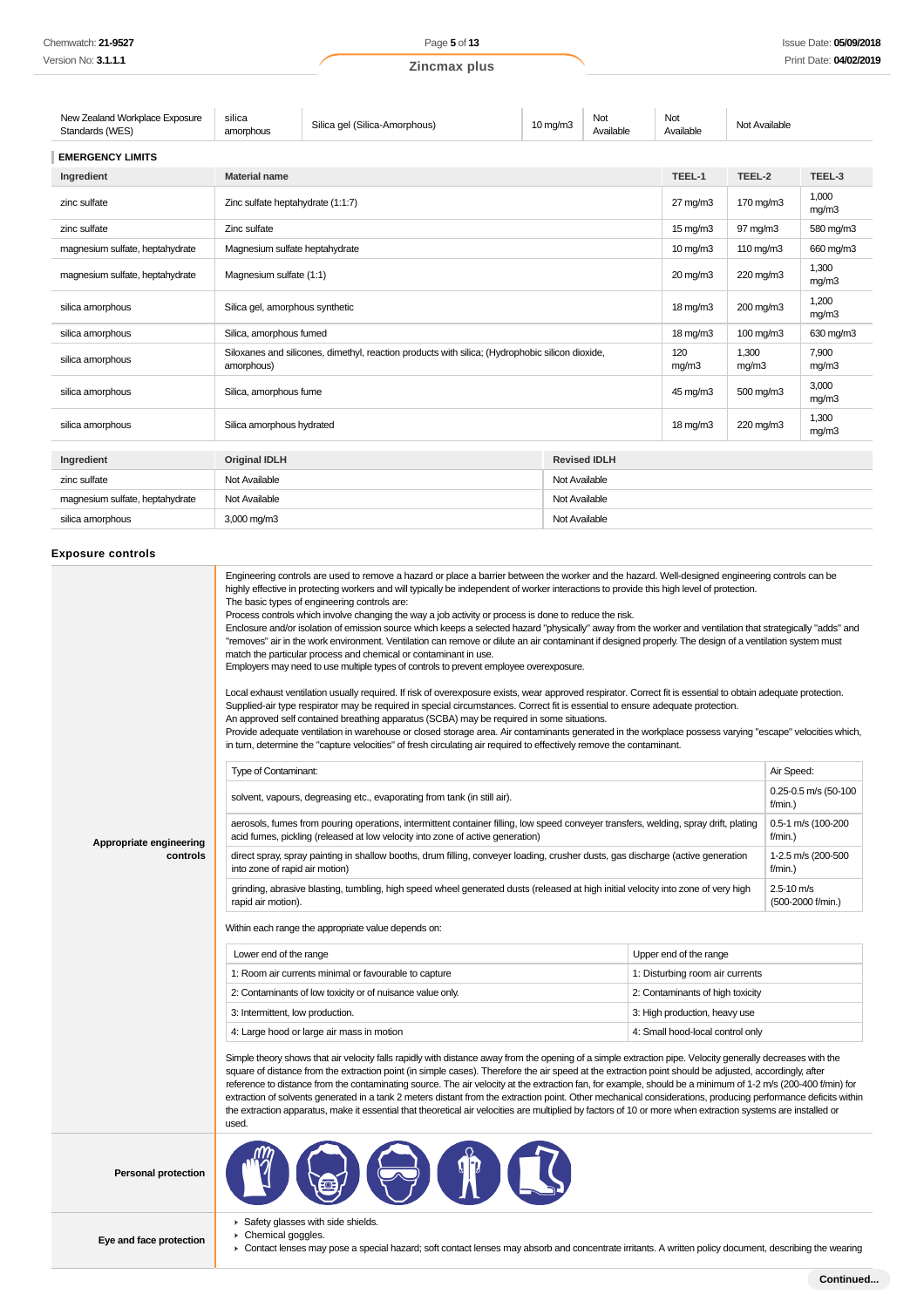|                        | • of lenses or restrictions on use, should be created for each workplace or task. This should include a review of lens absorption and adsorption for the<br>class of chemicals in use and an account of injury experience. Medical and first-aid personnel should be trained in their removal and suitable equipment<br>should be readily available. In the event of chemical exposure, begin eye irrigation immediately and remove contact lens as soon as practicable. Lens<br>should be removed at the first signs of eye redness or irritation - lens should be removed in a clean environment only after workers have washed hands<br>thoroughly. [CDC NIOSH Current Intelligence Bulletin 59], [AS/NZS 1336 or national equivalent]                                                                                                                                                                                                                                                                                                                                                                                                                                                                                                                                                                                                                                                                                                                                                                                                                                                                                                                                                                                                                                                                                                                                                                                                                                                                                                                                                                                                                                                                                                                                                                                                                                                                                                                                                                                                                                                                                                                                                                                                                                                                                                                                                                                                                                                                                                                                                                                                                                                                                                                                                                                                                                                                                                                                                                                                                                                                                                                                                                                                                                                                                                                                      |
|------------------------|--------------------------------------------------------------------------------------------------------------------------------------------------------------------------------------------------------------------------------------------------------------------------------------------------------------------------------------------------------------------------------------------------------------------------------------------------------------------------------------------------------------------------------------------------------------------------------------------------------------------------------------------------------------------------------------------------------------------------------------------------------------------------------------------------------------------------------------------------------------------------------------------------------------------------------------------------------------------------------------------------------------------------------------------------------------------------------------------------------------------------------------------------------------------------------------------------------------------------------------------------------------------------------------------------------------------------------------------------------------------------------------------------------------------------------------------------------------------------------------------------------------------------------------------------------------------------------------------------------------------------------------------------------------------------------------------------------------------------------------------------------------------------------------------------------------------------------------------------------------------------------------------------------------------------------------------------------------------------------------------------------------------------------------------------------------------------------------------------------------------------------------------------------------------------------------------------------------------------------------------------------------------------------------------------------------------------------------------------------------------------------------------------------------------------------------------------------------------------------------------------------------------------------------------------------------------------------------------------------------------------------------------------------------------------------------------------------------------------------------------------------------------------------------------------------------------------------------------------------------------------------------------------------------------------------------------------------------------------------------------------------------------------------------------------------------------------------------------------------------------------------------------------------------------------------------------------------------------------------------------------------------------------------------------------------------------------------------------------------------------------------------------------------------------------------------------------------------------------------------------------------------------------------------------------------------------------------------------------------------------------------------------------------------------------------------------------------------------------------------------------------------------------------------------------------------------------------------------------------------------------------|
| <b>Skin protection</b> | See Hand protection below                                                                                                                                                                                                                                                                                                                                                                                                                                                                                                                                                                                                                                                                                                                                                                                                                                                                                                                                                                                                                                                                                                                                                                                                                                                                                                                                                                                                                                                                                                                                                                                                                                                                                                                                                                                                                                                                                                                                                                                                                                                                                                                                                                                                                                                                                                                                                                                                                                                                                                                                                                                                                                                                                                                                                                                                                                                                                                                                                                                                                                                                                                                                                                                                                                                                                                                                                                                                                                                                                                                                                                                                                                                                                                                                                                                                                                                      |
| Hands/feet protection  | The selection of suitable gloves does not only depend on the material, but also on further marks of quality which vary from manufacturer to manufacturer.<br>Where the chemical is a preparation of several substances, the resistance of the glove material can not be calculated in advance and has therefore to be<br>checked prior to the application.<br>The exact break through time for substances has to be obtained from the manufacturer of the protective gloves and has to be observed when making a final<br>choice.<br>Personal hygiene is a key element of effective hand care. Gloves must only be worn on clean hands. After using gloves, hands should be washed and dried<br>thoroughly. Application of a non-perfumed moisturiser is recommended.<br>Suitability and durability of glove type is dependent on usage. Important factors in the selection of gloves include:<br>frequency and duration of contact,<br>chemical resistance of glove material,<br>$\cdot$<br>glove thickness and<br>$\ddot{\phantom{0}}$<br>dexterity<br>Select gloves tested to a relevant standard (e.g. Europe EN 374, US F739, AS/NZS 2161.1 or national equivalent).<br>When prolonged or frequently repeated contact may occur, a glove with a protection class of 5 or higher (breakthrough time greater than<br>240 minutes according to EN 374, AS/NZS 2161.10.1 or national equivalent) is recommended.<br>When only brief contact is expected, a glove with a protection class of 3 or higher (breakthrough time greater than 60 minutes according<br>to EN 374, AS/NZS 2161.10.1 or national equivalent) is recommended.<br>Some glove polymer types are less affected by movement and this should be taken into account when considering gloves for long-term<br><b>USA</b><br>Contaminated gloves should be replaced.<br>As defined in ASTM F-739-96 in any application, gloves are rated as:<br>Excellent when breakthrough time > 480 min<br>Good when breakthrough time > 20 min<br>Fair when breakthrough time < 20 min<br>Poor when glove material degrades<br>For general applications, gloves with a thickness typically greater than 0.35 mm, are recommended.<br>It should be emphasised that glove thickness is not necessarily a good predictor of glove resistance to a specific chemical, as the permeation efficiency of<br>the glove will be dependent on the exact composition of the glove material. Therefore, glove selection should also be based on consideration of the task<br>requirements and knowledge of breakthrough times.<br>Glove thickness may also vary depending on the glove manufacturer, the glove type and the glove model. Therefore, the manufacturers' technical data<br>should always be taken into account to ensure selection of the most appropriate glove for the task.<br>Note: Depending on the activity being conducted, gloves of varying thickness may be required for specific tasks. For example:<br>Thinner gloves (down to 0.1 mm or less) may be required where a high degree of manual dexterity is needed. However, these gloves are<br>only likely to give short duration protection and would normally be just for single use applications, then disposed of.<br>Thicker gloves (up to 3 mm or more) may be required where there is a mechanical (as well as a chemical) risk i.e. where there is<br>abrasion or puncture potential<br>Gloves must only be worn on clean hands. After using gloves, hands should be washed and dried thoroughly. Application of a non-perfumed moisturiser is<br>recommended.<br>Experience indicates that the following polymers are suitable as glove materials for protection against undissolved, dry solids, where abrasive particles are<br>not present.<br>polychloroprene.<br>nitrile rubber.<br>butyl rubber.<br>• fluorocaoutchouc.<br>polyvinyl chloride. |
|                        | Gloves should be examined for wear and/ or degradation constantly.                                                                                                                                                                                                                                                                                                                                                                                                                                                                                                                                                                                                                                                                                                                                                                                                                                                                                                                                                                                                                                                                                                                                                                                                                                                                                                                                                                                                                                                                                                                                                                                                                                                                                                                                                                                                                                                                                                                                                                                                                                                                                                                                                                                                                                                                                                                                                                                                                                                                                                                                                                                                                                                                                                                                                                                                                                                                                                                                                                                                                                                                                                                                                                                                                                                                                                                                                                                                                                                                                                                                                                                                                                                                                                                                                                                                             |
| <b>Body protection</b> | See Other protection below                                                                                                                                                                                                                                                                                                                                                                                                                                                                                                                                                                                                                                                                                                                                                                                                                                                                                                                                                                                                                                                                                                                                                                                                                                                                                                                                                                                                                                                                                                                                                                                                                                                                                                                                                                                                                                                                                                                                                                                                                                                                                                                                                                                                                                                                                                                                                                                                                                                                                                                                                                                                                                                                                                                                                                                                                                                                                                                                                                                                                                                                                                                                                                                                                                                                                                                                                                                                                                                                                                                                                                                                                                                                                                                                                                                                                                                     |
| Other protection       | • Overalls.<br>▶ P.V.C. apron.<br>Barrier cream.<br>Skin cleansing cream.<br>Eye wash unit.                                                                                                                                                                                                                                                                                                                                                                                                                                                                                                                                                                                                                                                                                                                                                                                                                                                                                                                                                                                                                                                                                                                                                                                                                                                                                                                                                                                                                                                                                                                                                                                                                                                                                                                                                                                                                                                                                                                                                                                                                                                                                                                                                                                                                                                                                                                                                                                                                                                                                                                                                                                                                                                                                                                                                                                                                                                                                                                                                                                                                                                                                                                                                                                                                                                                                                                                                                                                                                                                                                                                                                                                                                                                                                                                                                                    |

#### **Respiratory protection**

Particulate. (AS/NZS 1716 & 1715, EN 143:2000 & 149:001, ANSI Z88 or national equivalent)

| <b>Required Minimum Protection Factor</b> | <b>Half-Face Respirator</b> | <b>Full-Face Respirator</b> | Powered Air Respirator |
|-------------------------------------------|-----------------------------|-----------------------------|------------------------|
| up to $10 \times ES$                      | P <sub>1</sub><br>Air-line* | $\overline{\phantom{a}}$    | PAPR-P1                |
| up to $50 \times ES$                      | Air-line**                  | P <sub>2</sub>              | PAPR-P2                |
| up to $100 \times ES$                     |                             | P <sub>3</sub>              |                        |
|                                           |                             | Air-line*                   |                        |
| $100 + x ES$                              |                             | Air-line**                  | PAPR-P3                |

\* - Negative pressure demand \*\* - Continuous flow

A(All classes) = Organic vapours, B AUS or B1 = Acid gasses, B2 = Acid gas or hydrogen cyanide(HCN), B3 = Acid gas or hydrogen cyanide(HCN), E = Sulfur dioxide(SO2), G = Agricultural chemicals, K = Ammonia(NH3), Hg = Mercury, NO = Oxides of nitrogen, MB = Methyl bromide, AX = Low boiling point organic compounds(below 65 degC)

Respirators may be necessary when engineering and administrative controls do not adequately prevent exposures.

The decision to use respiratory protection should be based on professional judgment that takes into account toxicity information, exposure measurement data, and frequency and likelihood of the worker's exposure - ensure users are not subject to high thermal loads which may result in heat stress or distress due to personal protective equipment (powered, positive flow, full face apparatus may be an option).

Published occupational exposure limits, where they exist, will assist in determining the adequacy of the selected respiratory protection. These may be government mandated or vendor recommended.

▶ Certified respirators will be useful for protecting workers from inhalation of particulates when properly selected and fit tested as part of a complete respiratory protection program.

Use approved positive flow mask if significant quantities of dust becomes airborne.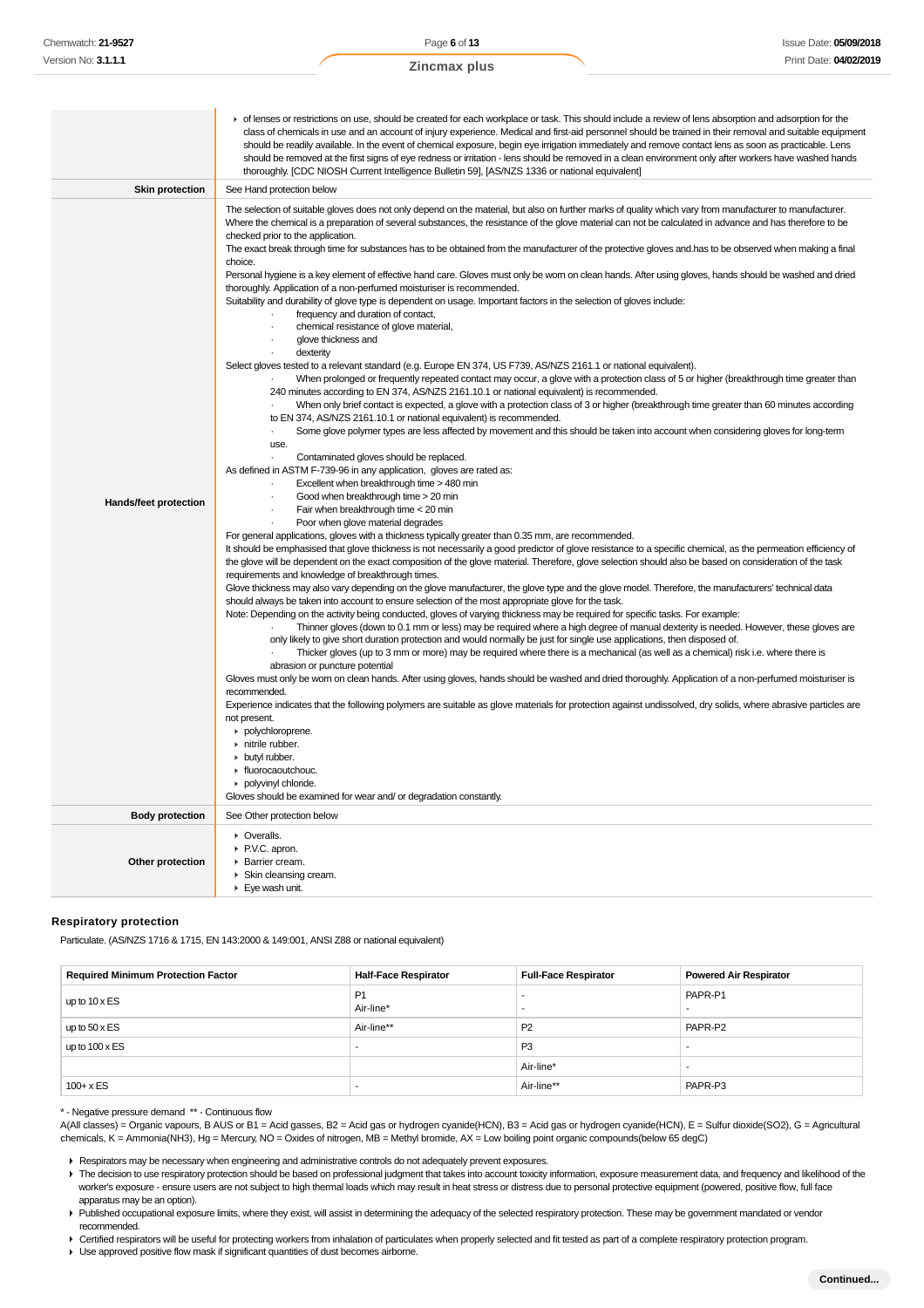$\blacktriangleright$  Try to avoid creating dust conditions.

## **SECTION 9 PHYSICAL AND CHEMICAL PROPERTIES**

## **Information on basic physical and chemical properties**

| Appearance                                        | White powder with a slight odour; mixes with water. |                                            |                |
|---------------------------------------------------|-----------------------------------------------------|--------------------------------------------|----------------|
|                                                   |                                                     |                                            |                |
| <b>Physical state</b>                             | <b>Divided Solid</b>                                | Relative density (Water = $1$ )            | Not Available  |
| Odour                                             | Not Available                                       | Partition coefficient n-octanol /<br>water | Not Available  |
| <b>Odour threshold</b>                            | Not Available                                       | Auto-ignition temperature (°C)             | Not Available  |
| pH (as supplied)                                  | Not Applicable                                      | <b>Decomposition temperature</b>           | Not Available  |
| Melting point / freezing point<br>(°C)            | Not Applicable                                      | Viscosity (cSt)                            | Not Applicable |
| Initial boiling point and boiling<br>range $(°C)$ | Not Applicable                                      | Molecular weight (g/mol)                   | Not Applicable |
| Flash point (°C)                                  | Not Applicable                                      | <b>Taste</b>                               | Not Available  |
| <b>Evaporation rate</b>                           | Not Applicable                                      | <b>Explosive properties</b>                | Not Available  |
| Flammability                                      | Not Applicable                                      | <b>Oxidising properties</b>                | Not Available  |
| Upper Explosive Limit (%)                         | Not Applicable                                      | Surface Tension (dyn/cm or<br>$mN/m$ )     | Not Applicable |
| Lower Explosive Limit (%)                         | Not Applicable                                      | <b>Volatile Component (%vol)</b>           | Not Applicable |
| Vapour pressure (kPa)                             | Not Applicable                                      | Gas group                                  | Not Available  |
| Solubility in water                               | Miscible                                            | pH as a solution (1%)                      | Not Available  |
| Vapour density $(Air = 1)$                        | Not Applicable                                      | VOC g/L                                    | Not Available  |

## **SECTION 10 STABILITY AND REACTIVITY**

| Reactivity                                   | See section 7                                                                                                                        |
|----------------------------------------------|--------------------------------------------------------------------------------------------------------------------------------------|
| <b>Chemical stability</b>                    | • Unstable in the presence of incompatible materials.<br>▶ Product is considered stable.<br>Hazardous polymerisation will not occur. |
| <b>Possibility of hazardous</b><br>reactions | See section 7                                                                                                                        |
| <b>Conditions to avoid</b>                   | See section 7                                                                                                                        |
| Incompatible materials                       | See section 7                                                                                                                        |
| Hazardous decomposition<br>products          | See section 5                                                                                                                        |

## **SECTION 11 TOXICOLOGICAL INFORMATION**

## **Information on toxicological effects**

| There is some evidence to suggest that the material can cause respiratory irritation in some persons. The body's response to such irritation can cause<br>further lung damage.<br>Persons with impaired respiratory function, airway diseases and conditions such as emphysema or chronic bronchitis, may incur further disability if<br>excessive concentrations of particulate are inhaled.<br>If prior damage to the circulatory or nervous systems has occurred or if kidney damage has been sustained, proper screenings should be conducted on<br>individuals who may be exposed to further risk if handling and use of the material result<br>in excessive exposures.                                                                                                                                                                                                                                                                                                                                               |
|----------------------------------------------------------------------------------------------------------------------------------------------------------------------------------------------------------------------------------------------------------------------------------------------------------------------------------------------------------------------------------------------------------------------------------------------------------------------------------------------------------------------------------------------------------------------------------------------------------------------------------------------------------------------------------------------------------------------------------------------------------------------------------------------------------------------------------------------------------------------------------------------------------------------------------------------------------------------------------------------------------------------------|
| Accidental ingestion of the material may be harmful; animal experiments indicate that ingestion of less than 150 gram may be fatal or may produce serious<br>damage to the health of the individual.<br>Sulfates are not well absorbed orally, but can cause diarrhoea.<br>Soluble zinc salts produce irritation and corrosion of the alimentary tract with pain, and vomiting. Death can occur due to insufficiency of food intake due to<br>severe narrowing of the oesophagus and pylorus.                                                                                                                                                                                                                                                                                                                                                                                                                                                                                                                              |
| There is some evidence to suggest that this material can cause inflammation of the skin on contact in some persons.<br>Open cuts, abraded or irritated skin should not be exposed to this material<br>Solution of material in moisture on the skin, or perspiration, may increase irritant effects<br>Entry into the blood-stream, through, for example, cuts, abrasions or lesions, may produce systemic injury with harmful effects. Examine the skin prior to the<br>use of the material and ensure that any external damage is suitably protected.                                                                                                                                                                                                                                                                                                                                                                                                                                                                     |
| If applied to the eyes, this material causes severe eye damage.                                                                                                                                                                                                                                                                                                                                                                                                                                                                                                                                                                                                                                                                                                                                                                                                                                                                                                                                                            |
| Substance accumulation, in the human body, may occur and may cause some concern following repeated or long-term occupational exposure.<br>There has been some concern that this material can cause cancer or mutations but there is not enough data to make an assessment.<br>There is some evidence from animal testing that exposure to this material may result in toxic effects to the unborn baby.<br>Long term exposure to high dust concentrations may cause changes in lung function i.e. pneumoconiosis, caused by particles less than 0.5 micron<br>penetrating and remaining in the lung.<br>Welding or flame cutting of metals with zinc or zinc dust coatings may result in inhalation of zinc oxide fume; high concentrations of zinc oxide fume may<br>result in "metal fume fever"; also known as "brass chills", an industrial disease of short duration. [I.L.O] Symptoms include malaise, fever, weakness, nausea<br>and may appear quickly if operations occur in enclosed or poorly ventilated areas. |
|                                                                                                                                                                                                                                                                                                                                                                                                                                                                                                                                                                                                                                                                                                                                                                                                                                                                                                                                                                                                                            |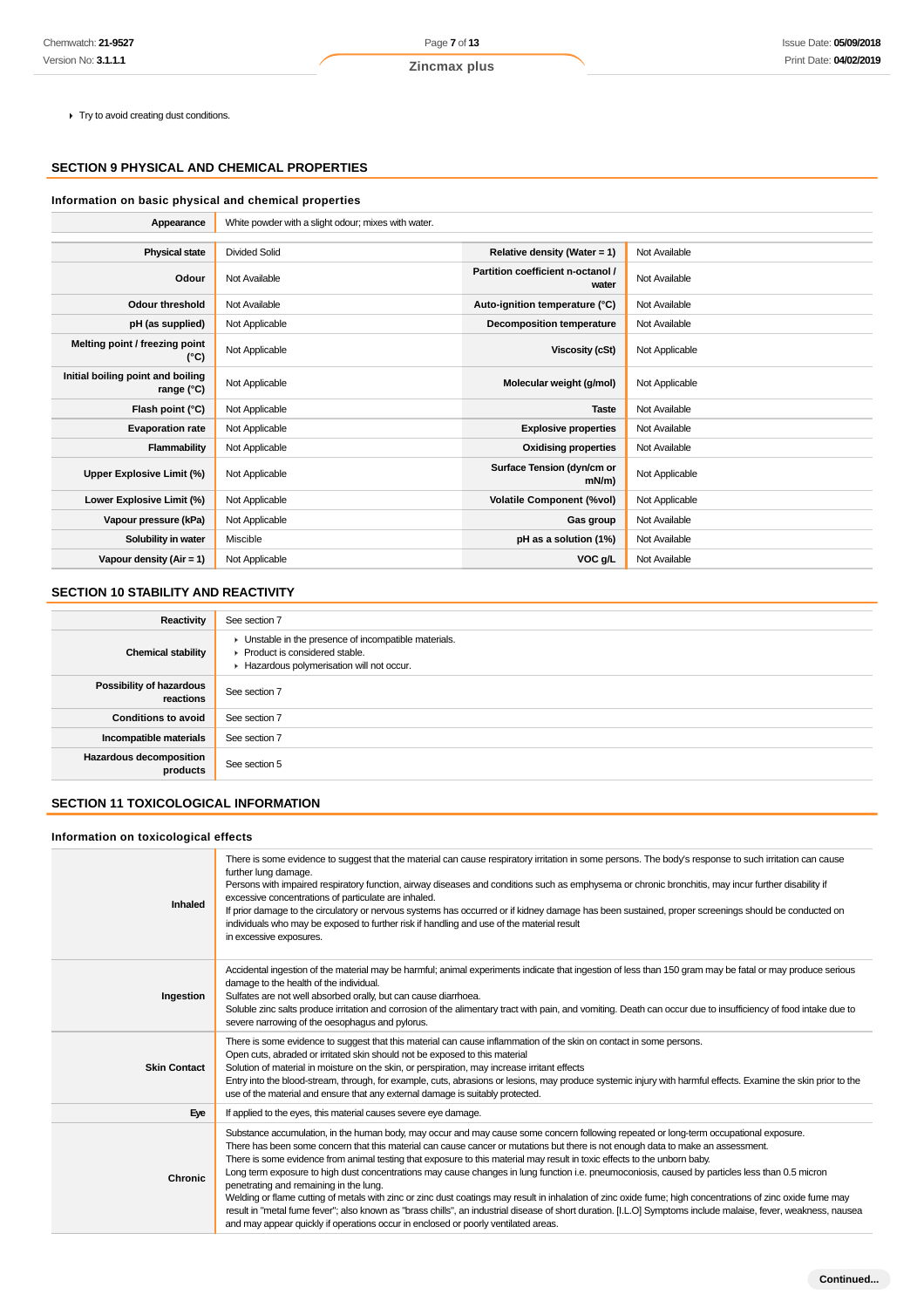| Zincmax plus                       | <b>TOXICITY</b><br>Not Available                                            | <b>IRRITATION</b><br>Not Available                                                                                                               |
|------------------------------------|-----------------------------------------------------------------------------|--------------------------------------------------------------------------------------------------------------------------------------------------|
|                                    |                                                                             |                                                                                                                                                  |
|                                    | <b>TOXICITY</b>                                                             | <b>IRRITATION</b>                                                                                                                                |
| zinc sulfate                       | dermal (rat) LD50: >2000 mg/kg <sup>[1]</sup>                               | Not Available                                                                                                                                    |
|                                    | Oral (rat) LD50: >1000-2000 mg/kg <sup>[1]</sup>                            |                                                                                                                                                  |
|                                    | <b>TOXICITY</b>                                                             | <b>IRRITATION</b>                                                                                                                                |
| magnesium sulfate,<br>heptahydrate | dermal (rat) LD50: >2000 mg/kg <sup>[1]</sup>                               | Not Available                                                                                                                                    |
|                                    | Oral (rat) LD50: >2000 mg/kg <sup>[1]</sup>                                 |                                                                                                                                                  |
|                                    | <b>TOXICITY</b>                                                             | <b>IRRITATION</b>                                                                                                                                |
|                                    | Dermal (rabbit) LD50: >5000 mg/kg <sup>[2]</sup>                            | Eye (rabbit): non-irritating *                                                                                                                   |
| silica amorphous                   | Inhalation (rat) LC50: >0.139 mg/l/14h**[Grace][2]                          | Skin (rabbit): non-irritating *                                                                                                                  |
|                                    | Oral (rat) LD50: 3160 mg/kg <sup>[2]</sup>                                  |                                                                                                                                                  |
|                                    |                                                                             |                                                                                                                                                  |
| Legend:                            | data extracted from RTECS - Register of Toxic Effect of chemical Substances | 1. Value obtained from Europe ECHA Registered Substances - Acute toxicity 2.* Value obtained from manufacturer's SDS. Unless otherwise specified |

| <b>ZINC SULFATE</b>                              | Exposure may produce irreversible effects*.<br>NOTE: Substance has been shown to be mutagenic in at least one assay, or belongs to a family of chemicals producing damage or change to cellular<br>DNA.<br>Oral (human) TDLo: 45 mg/kg/7d-C Eye (rabbit): 0.42 mg moderate Oral (man) TDLo: 180 mg/kg/6w-I Equivocal tumorigenic agent by RTECS criteria.<br>for zinc sulfate heptahydrate Sleep, ataxia, respiratory stimulation, somnolence, coma, diarrhoea, changes in endocrine pancreas recorded.                                                                                                                                                                                                                                                                                                                                                                                                                                                                                                                                                                                                                                                                                                                                                                                                                                                                                                                                                                                                                                                                                                                                                                                                                                                                                                                                                                                                                                                                                                                                                                                                                                                                                                                                                                                                                                                                                                                                                                                                                                                                                                                                                                                                                                                                                                                                                                                                                                                                                                                                                                                                                                                                                                                                                                                                                                                                                                                                                                                                                                                                                                                                                                                                                                                                                                                                                                                                                                                                                                                                                                                                      |                                 |                                                                                                                                                                     |  |
|--------------------------------------------------|--------------------------------------------------------------------------------------------------------------------------------------------------------------------------------------------------------------------------------------------------------------------------------------------------------------------------------------------------------------------------------------------------------------------------------------------------------------------------------------------------------------------------------------------------------------------------------------------------------------------------------------------------------------------------------------------------------------------------------------------------------------------------------------------------------------------------------------------------------------------------------------------------------------------------------------------------------------------------------------------------------------------------------------------------------------------------------------------------------------------------------------------------------------------------------------------------------------------------------------------------------------------------------------------------------------------------------------------------------------------------------------------------------------------------------------------------------------------------------------------------------------------------------------------------------------------------------------------------------------------------------------------------------------------------------------------------------------------------------------------------------------------------------------------------------------------------------------------------------------------------------------------------------------------------------------------------------------------------------------------------------------------------------------------------------------------------------------------------------------------------------------------------------------------------------------------------------------------------------------------------------------------------------------------------------------------------------------------------------------------------------------------------------------------------------------------------------------------------------------------------------------------------------------------------------------------------------------------------------------------------------------------------------------------------------------------------------------------------------------------------------------------------------------------------------------------------------------------------------------------------------------------------------------------------------------------------------------------------------------------------------------------------------------------------------------------------------------------------------------------------------------------------------------------------------------------------------------------------------------------------------------------------------------------------------------------------------------------------------------------------------------------------------------------------------------------------------------------------------------------------------------------------------------------------------------------------------------------------------------------------------------------------------------------------------------------------------------------------------------------------------------------------------------------------------------------------------------------------------------------------------------------------------------------------------------------------------------------------------------------------------------------------------------------------------------------------------------------------------------|---------------------------------|---------------------------------------------------------------------------------------------------------------------------------------------------------------------|--|
| <b>MAGNESIUM SULFATE,</b><br><b>HEPTAHYDRATE</b> | Oral (man) TDLo: 183 mg/kg/4h-I Nil reported                                                                                                                                                                                                                                                                                                                                                                                                                                                                                                                                                                                                                                                                                                                                                                                                                                                                                                                                                                                                                                                                                                                                                                                                                                                                                                                                                                                                                                                                                                                                                                                                                                                                                                                                                                                                                                                                                                                                                                                                                                                                                                                                                                                                                                                                                                                                                                                                                                                                                                                                                                                                                                                                                                                                                                                                                                                                                                                                                                                                                                                                                                                                                                                                                                                                                                                                                                                                                                                                                                                                                                                                                                                                                                                                                                                                                                                                                                                                                                                                                                                                 |                                 |                                                                                                                                                                     |  |
| <b>SILICA AMORPHOUS</b>                          | For silica amorphous:<br>When experimental animals inhale synthetic amorphous silica (SAS) dust, it dissolves in the lung fluid and is rapidly eliminated. If swallowed, the vast<br>majority of SAS is excreted in the faeces and there is little accumulation in the body. Following absorption across the gut, SAS is eliminated via urine<br>without modification in animals and humans. SAS is not expected to be broken down (metabolised) in mammals.<br>After ingestion, there is limited accumulation of SAS in body tissues and rapid elimination occurs. Intestinal absorption has not been calculated, but<br>appears to be insignificant in animals and humans. SASs injected subcutaneously are subjected to rapid dissolution and removal. There is no indication of<br>metabolism of SAS in animals or humans based on chemical structure and available data. In contrast to crystalline silica, SAS is soluble in physiological<br>media and the soluble chemical species that are formed are eliminated via the urinary tract without modification.<br>Both the mammalian and environmental toxicology of SASs are significantly influenced by the physical and chemical properties, particularly those of<br>solubility and particle size. SAS has no acute intrinsic toxicity by inhalation. Adverse effects, including suffocation, that have been reported were caused by<br>the presence of high numbers of respirable particles generated to meet the required test atmosphere. These results are not representative of exposure to<br>commercial SASs and should not be used for human risk assessment. Though repeated exposure of the skin may cause dryness and cracking, SAS is not a<br>skin or eye irritant, and it is not a sensitiser.<br>Repeated-dose and chronic toxicity studies confirm the absence of toxicity when SAS is swallowed or upon skin contact.<br>Long-term inhalation of SAS caused some adverse effects in animals (increases in lung inflammation, cell injury and lung collagen content), all of which<br>subsided after exposure.<br>Numerous repeated-dose, subchronic and chronic inhalation toxicity studies have been conducted with SAS in a number of species, at airborne<br>concentrations ranging from 0.5 mg/m3 to 150 mg/m3. Lowest-observed adverse effect levels (LOAELs) were typically in the range of 1 to 50 mg/m3. When<br>available, the no-observed adverse effect levels (NOAELs) were between 0.5 and 10 mg/m3. The difference in values may be explained by different particle<br>size, and therefore the number of particles administered per unit dose. In general, as particle size decreases so does the NOAEL/LOAEL.<br>Neither inhalation nor oral administration caused neoplasms (tumours). SAS is not mutagenic in vitro. No genotoxicity was detected in in vivo assays. SAS<br>does not impair development of the foetus. Fertility was not specifically studied, but the reproductive organs in long-term studies were not affected.<br>In humans, SAS is essentially non-toxic by mouth, skin or eyes, and by inhalation. Epidemiology studies show little evidence of adverse health effects due to<br>SAS. Repeated exposure (without personal protection) may cause mechanical irritation of the eye and drying/cracking of the skin.<br>There is no evidence of cancer or other long-term respiratory health effects (for example, silicosis) in workers employed in the manufacture of SAS.<br>Respiratory symptoms in SAS workers have been shown to correlate with smoking but not with SAS exposure, while serial pulmonary function values and<br>chest radiographs are not adversely affected by long-term exposure to SAS.<br>The substance is classified by IARC as Group 3:<br>NOT classifiable as to its carcinogenicity to humans.<br>Evidence of carcinogenicity may be inadequate or limited in animal testing.<br>Reports indicate high/prolonged exposures to amorphous silicas induced lung fibrosis in experimental animals; in some experiments these effects were<br>reversible. [PATTYS] |                                 |                                                                                                                                                                     |  |
| <b>Acute Toxicity</b>                            | ✔                                                                                                                                                                                                                                                                                                                                                                                                                                                                                                                                                                                                                                                                                                                                                                                                                                                                                                                                                                                                                                                                                                                                                                                                                                                                                                                                                                                                                                                                                                                                                                                                                                                                                                                                                                                                                                                                                                                                                                                                                                                                                                                                                                                                                                                                                                                                                                                                                                                                                                                                                                                                                                                                                                                                                                                                                                                                                                                                                                                                                                                                                                                                                                                                                                                                                                                                                                                                                                                                                                                                                                                                                                                                                                                                                                                                                                                                                                                                                                                                                                                                                                            | Carcinogenicity                 | ×                                                                                                                                                                   |  |
| <b>Skin Irritation/Corrosion</b>                 | ✔                                                                                                                                                                                                                                                                                                                                                                                                                                                                                                                                                                                                                                                                                                                                                                                                                                                                                                                                                                                                                                                                                                                                                                                                                                                                                                                                                                                                                                                                                                                                                                                                                                                                                                                                                                                                                                                                                                                                                                                                                                                                                                                                                                                                                                                                                                                                                                                                                                                                                                                                                                                                                                                                                                                                                                                                                                                                                                                                                                                                                                                                                                                                                                                                                                                                                                                                                                                                                                                                                                                                                                                                                                                                                                                                                                                                                                                                                                                                                                                                                                                                                                            | <b>Reproductivity</b>           | ×                                                                                                                                                                   |  |
| <b>Serious Eye Damage/Irritation</b>             | ✔                                                                                                                                                                                                                                                                                                                                                                                                                                                                                                                                                                                                                                                                                                                                                                                                                                                                                                                                                                                                                                                                                                                                                                                                                                                                                                                                                                                                                                                                                                                                                                                                                                                                                                                                                                                                                                                                                                                                                                                                                                                                                                                                                                                                                                                                                                                                                                                                                                                                                                                                                                                                                                                                                                                                                                                                                                                                                                                                                                                                                                                                                                                                                                                                                                                                                                                                                                                                                                                                                                                                                                                                                                                                                                                                                                                                                                                                                                                                                                                                                                                                                                            | <b>STOT - Single Exposure</b>   | ×                                                                                                                                                                   |  |
| <b>Respiratory or Skin</b><br>sensitisation      | ×                                                                                                                                                                                                                                                                                                                                                                                                                                                                                                                                                                                                                                                                                                                                                                                                                                                                                                                                                                                                                                                                                                                                                                                                                                                                                                                                                                                                                                                                                                                                                                                                                                                                                                                                                                                                                                                                                                                                                                                                                                                                                                                                                                                                                                                                                                                                                                                                                                                                                                                                                                                                                                                                                                                                                                                                                                                                                                                                                                                                                                                                                                                                                                                                                                                                                                                                                                                                                                                                                                                                                                                                                                                                                                                                                                                                                                                                                                                                                                                                                                                                                                            | <b>STOT - Repeated Exposure</b> | ×                                                                                                                                                                   |  |
| <b>Mutagenicity</b>                              | ×                                                                                                                                                                                                                                                                                                                                                                                                                                                                                                                                                                                                                                                                                                                                                                                                                                                                                                                                                                                                                                                                                                                                                                                                                                                                                                                                                                                                                                                                                                                                                                                                                                                                                                                                                                                                                                                                                                                                                                                                                                                                                                                                                                                                                                                                                                                                                                                                                                                                                                                                                                                                                                                                                                                                                                                                                                                                                                                                                                                                                                                                                                                                                                                                                                                                                                                                                                                                                                                                                                                                                                                                                                                                                                                                                                                                                                                                                                                                                                                                                                                                                                            | <b>Aspiration Hazard</b>        | ×                                                                                                                                                                   |  |
|                                                  |                                                                                                                                                                                                                                                                                                                                                                                                                                                                                                                                                                                                                                                                                                                                                                                                                                                                                                                                                                                                                                                                                                                                                                                                                                                                                                                                                                                                                                                                                                                                                                                                                                                                                                                                                                                                                                                                                                                                                                                                                                                                                                                                                                                                                                                                                                                                                                                                                                                                                                                                                                                                                                                                                                                                                                                                                                                                                                                                                                                                                                                                                                                                                                                                                                                                                                                                                                                                                                                                                                                                                                                                                                                                                                                                                                                                                                                                                                                                                                                                                                                                                                              | Legend:                         | $\blacktriangleright$ - Data either not available or does not fill the criteria for classification<br>$\blacktriangleright$ - Data available to make classification |  |

## **SECTION 12 ECOLOGICAL INFORMATION**

**Toxicity**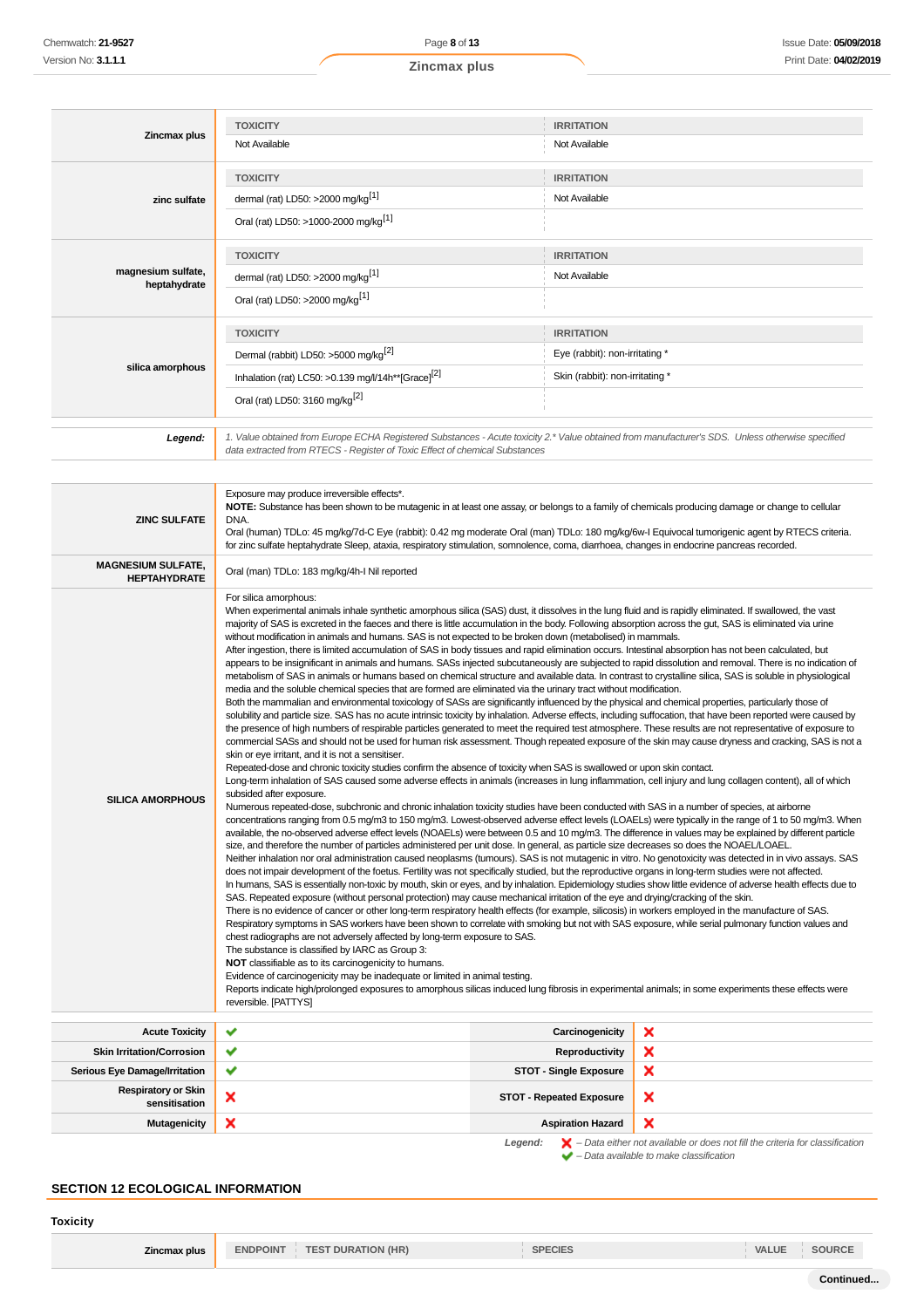|                                                                                                                                                                                                                                                                                                                                                                                                            | Not<br>Available | Not Available             | Not Available                 |                 | Not<br>Available | Not<br>Available |
|------------------------------------------------------------------------------------------------------------------------------------------------------------------------------------------------------------------------------------------------------------------------------------------------------------------------------------------------------------------------------------------------------------|------------------|---------------------------|-------------------------------|-----------------|------------------|------------------|
|                                                                                                                                                                                                                                                                                                                                                                                                            | <b>ENDPOINT</b>  | <b>TEST DURATION (HR)</b> | <b>SPECIES</b>                |                 | VALUE            | <b>SOURCE</b>    |
|                                                                                                                                                                                                                                                                                                                                                                                                            | <b>LC50</b>      | 96                        | Fish                          |                 | 0.001-0.81mg/L   | $\overline{2}$   |
|                                                                                                                                                                                                                                                                                                                                                                                                            | <b>EC50</b>      | 48                        | Crustacea                     | 0.001-0.014mg/L |                  | 2                |
| zinc sulfate                                                                                                                                                                                                                                                                                                                                                                                               | <b>EC50</b>      | 96                        | Algae or other aquatic plants |                 | 0.0101mg/L       | 4                |
|                                                                                                                                                                                                                                                                                                                                                                                                            | <b>BCF</b>       | 336                       | Fish                          |                 | 3469.930mg/L     | 4                |
|                                                                                                                                                                                                                                                                                                                                                                                                            | <b>EC15</b>      | 24                        | Crustacea                     |                 | $0.0021$ mg/L    | 4                |
|                                                                                                                                                                                                                                                                                                                                                                                                            | <b>NOEC</b>      | 96                        | Fish                          |                 | 0.000017mg/L     | 4                |
|                                                                                                                                                                                                                                                                                                                                                                                                            | <b>ENDPOINT</b>  | <b>TEST DURATION (HR)</b> | <b>SPECIES</b>                |                 | VALUE            | <b>SOURCE</b>    |
|                                                                                                                                                                                                                                                                                                                                                                                                            | <b>LC50</b>      | 96                        | Fish                          |                 | $15-mg/L$        | 2                |
| magnesium sulfate,<br>heptahydrate                                                                                                                                                                                                                                                                                                                                                                         | <b>EC50</b>      | 48                        | Crustacea                     | 343.56mg/L      |                  | 4                |
|                                                                                                                                                                                                                                                                                                                                                                                                            | <b>EC50</b>      | 72                        | Algae or other aquatic plants |                 | 2-700mg/L        | $\overline{2}$   |
|                                                                                                                                                                                                                                                                                                                                                                                                            | <b>NOEC</b>      | 504                       | Crustacea                     |                 | 360mg/L          | 4                |
|                                                                                                                                                                                                                                                                                                                                                                                                            | <b>ENDPOINT</b>  | <b>TEST DURATION (HR)</b> | <b>SPECIES</b>                |                 | VALUE            | <b>SOURCE</b>    |
|                                                                                                                                                                                                                                                                                                                                                                                                            | <b>LC50</b>      | 96                        | Fish                          |                 | 1-289.09mg/L     | $\overline{2}$   |
| silica amorphous                                                                                                                                                                                                                                                                                                                                                                                           | <b>EC50</b>      | 48                        | Crustacea                     | ca.7600mg/L     |                  | $\mathbf{1}$     |
|                                                                                                                                                                                                                                                                                                                                                                                                            | <b>EC50</b>      | 72                        | Algae or other aquatic plants | 440mg/L         |                  | $\mathbf{1}$     |
|                                                                                                                                                                                                                                                                                                                                                                                                            | <b>NOEC</b>      | 720                       | Crustacea                     |                 | 34.223mg/L       | $\overline{2}$   |
| Extracted from 1. IUCLID Toxicity Data 2. Europe ECHA Registered Substances - Ecotoxicological Information - Aquatic Toxicity 3. EPIWIN Suite V3.12<br>Legend:<br>(QSAR) - Aquatic Toxicity Data (Estimated) 4. US EPA, Ecotox database - Aquatic Toxicity Data 5. ECETOC Aquatic Hazard Assessment Data 6. NITE<br>(Japan) - Bioconcentration Data 7. METI (Japan) - Bioconcentration Data 8. Vendor Data |                  |                           |                               |                 |                  |                  |

Very toxic to aquatic organisms, may cause long-term adverse effects in the aquatic environment. **DO NOT** discharge into sewer or waterways.

## **Persistence and degradability**

| Ingredient                      | Persistence: Water/Soil | Persistence: Air |
|---------------------------------|-------------------------|------------------|
| zinc sulfate                    | <b>HIGH</b>             | <b>HIGH</b>      |
| magnesium sulfate, heptahydrate | <b>HIGH</b>             | <b>HIGH</b>      |
| silica amorphous                | LOW                     | <b>LOW</b>       |

## **Bioaccumulative potential**

| Ingredient                      | <b>Bioaccumulation</b>   |
|---------------------------------|--------------------------|
| zinc sulfate                    | LOW (BCF = $112$ )       |
| magnesium sulfate, heptahydrate | LOW (LogKOW = -2.2002)   |
| silica amorphous                | LOW (LogKOW = $0.5294$ ) |

## **Mobility in soil**

| Ingredient                      | <b>Mobility</b>       |
|---------------------------------|-----------------------|
| zinc sulfate                    | LOW ( $KOC = 6.124$ ) |
| magnesium sulfate, heptahydrate | LOW (KOC = $6.124$ )  |
| silica amorphous                | LOW ( $KOC = 23.74$ ) |

## **SECTION 13 DISPOSAL CONSIDERATIONS**

| Waste treatment methods      |                                                                                                                                                                                                                                                                                                                                                                                                                                                                                                                                                                                                                                                                                                                                                                                                                                                                                                                                                                                                                                                                                                                                                                                                                                                                                                           |
|------------------------------|-----------------------------------------------------------------------------------------------------------------------------------------------------------------------------------------------------------------------------------------------------------------------------------------------------------------------------------------------------------------------------------------------------------------------------------------------------------------------------------------------------------------------------------------------------------------------------------------------------------------------------------------------------------------------------------------------------------------------------------------------------------------------------------------------------------------------------------------------------------------------------------------------------------------------------------------------------------------------------------------------------------------------------------------------------------------------------------------------------------------------------------------------------------------------------------------------------------------------------------------------------------------------------------------------------------|
| Product / Packaging disposal | • Containers may still present a chemical hazard/ danger when empty.<br>Return to supplier for reuse/ recycling if possible.<br>Otherwise:<br>If container can not be cleaned sufficiently well to ensure that residuals do not remain or if the container cannot be used to store the same product, then<br>puncture containers, to prevent re-use, and bury at an authorised landfill.<br>• Where possible retain label warnings and SDS and observe all notices pertaining to the product.<br>Legislation addressing waste disposal requirements may differ by country, state and/ or territory. Each user must refer to laws operating in their area. In<br>some areas, certain wastes must be tracked.<br>A Hierarchy of Controls seems to be common - the user should investigate:<br>Reduction<br>$\triangleright$ Reuse<br>$\triangleright$ Recycling<br>▶ Disposal (if all else fails)<br>This material may be recycled if unused, or if it has not been contaminated so as to make it unsuitable for its intended use. Shelf life considerations should<br>also be applied in making decisions of this type. Note that properties of a material may change in use, and recycling or reuse may not always be<br>appropriate. In most instances the supplier of the material should be consulted. |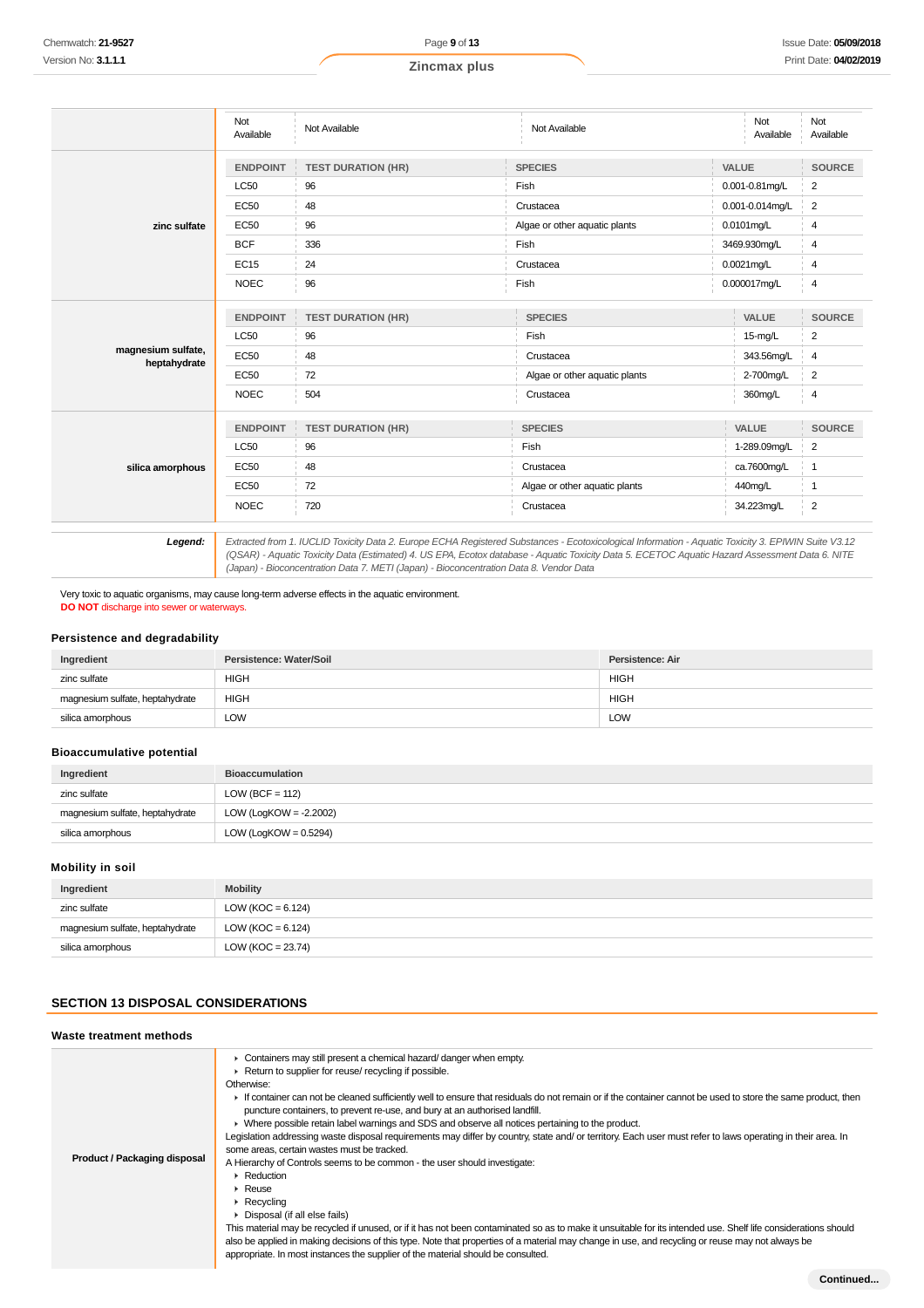

Ensure that the hazardous substance is disposed in accordance with the Hazardous Substances (Disposal) Notice 2017

#### **Disposal Requirements**

Packages that have been in direct contact with the hazardous substance must be only disposed if the hazardous substance was appropriately removed and cleaned out from the package. The package must be disposed according to the manufacturer's directions taking into account the material it is made of. Packages which hazardous content have been appropriately treated and removed may be recycled.

The hazardous substance must only be disposed if it has been treated by a method that changed the characteristics or composition of the substance and it is no longer hazardous. Only dispose to the environment if a tolerable exposure limit has been set for the substance. Only deposit the hazardous substance into or onto a landfill or sewage facility or incinerator, where the hazardous substance can be handled and treated appropriately.

## **SECTION 14 TRANSPORT INFORMATION**

| <b>Labels Required</b>  |    |  |
|-------------------------|----|--|
|                         |    |  |
| <b>Marine Pollutant</b> |    |  |
| <b>HAZCHEM</b>          | 2Z |  |
| Land transport (IIN)    |    |  |

#### **Land transport (UN)**

| <b>UN number</b>             | 3077                                                                       |  |
|------------------------------|----------------------------------------------------------------------------|--|
| UN proper shipping name      | ENVIRONMENTALLY HAZARDOUS SUBSTANCE, SOLID, N.O.S. (contains zinc sulfate) |  |
| Transport hazard class(es)   | Class<br>-9<br>Subrisk<br>Not Applicable                                   |  |
| Packing group                | Ш                                                                          |  |
| <b>Environmental hazard</b>  | Environmentally hazardous                                                  |  |
| Special precautions for user | Special provisions<br>274; 331; 335; 375<br>5 kg<br>Limited quantity       |  |

## **Air transport (ICAO-IATA / DGR)**

| <b>UN number</b>             | 3077                                                                                          |                                                                              |                    |  |
|------------------------------|-----------------------------------------------------------------------------------------------|------------------------------------------------------------------------------|--------------------|--|
| UN proper shipping name      |                                                                                               | Environmentally hazardous substance, solid, n.o.s. * (contains zinc sulfate) |                    |  |
| Transport hazard class(es)   | 9<br><b>ICAO/IATA Class</b><br>ICAO / IATA Subrisk<br>Not Applicable<br>9L<br><b>ERG Code</b> |                                                                              |                    |  |
| Packing group                | Ш                                                                                             |                                                                              |                    |  |
| <b>Environmental hazard</b>  | Environmentally hazardous                                                                     |                                                                              |                    |  |
|                              | Special provisions                                                                            |                                                                              | A97 A158 A179 A197 |  |
|                              | Cargo Only Packing Instructions                                                               |                                                                              | 956                |  |
| Special precautions for user | Cargo Only Maximum Qty / Pack                                                                 |                                                                              | 400 kg             |  |
|                              | Passenger and Cargo Packing Instructions                                                      |                                                                              | 956                |  |
|                              | Passenger and Cargo Maximum Qty / Pack                                                        |                                                                              | 400 kg             |  |
|                              | Passenger and Cargo Limited Quantity Packing Instructions                                     |                                                                              | Y956               |  |
|                              | Passenger and Cargo Limited Maximum Qty / Pack                                                |                                                                              | 30 kg G            |  |

## **Sea transport (IMDG-Code / GGVSee)**

| <b>UN number</b>        | 307                                                                        |
|-------------------------|----------------------------------------------------------------------------|
| UN proper shipping name | ENVIRONMENTALLY HAZARDOUS SUBSTANCE, SOLID, N.O.S. (contains zinc sulfate) |
|                         |                                                                            |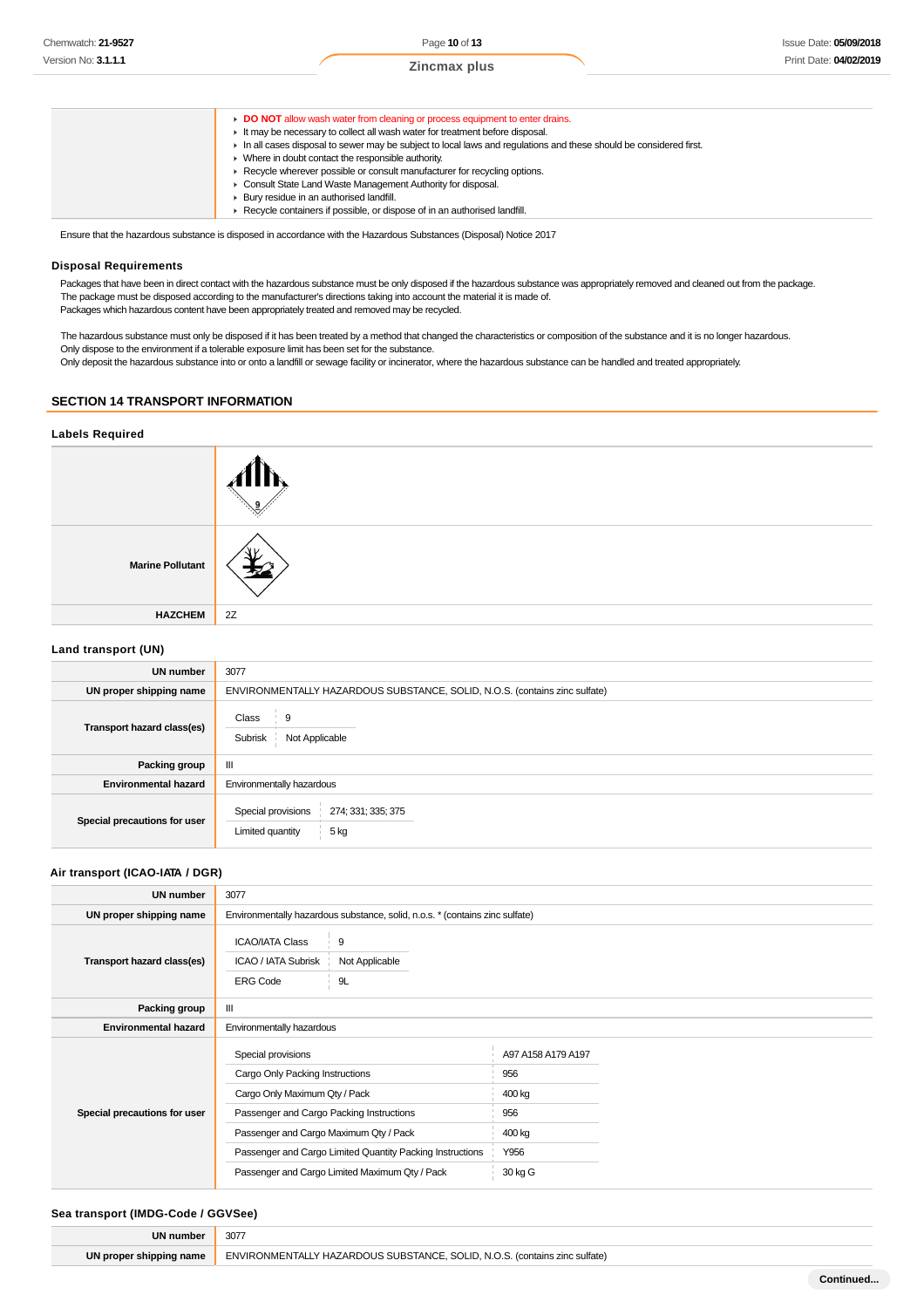| Transport hazard class(es)   | <b>IMDG Class</b><br>9<br><b>IMDG Subrisk</b><br>Not Applicable                                                    |
|------------------------------|--------------------------------------------------------------------------------------------------------------------|
| Packing group                | Ш                                                                                                                  |
| <b>Environmental hazard</b>  | <b>Marine Pollutant</b>                                                                                            |
| Special precautions for user | <b>EMS Number</b><br>$F-A$ , S-F<br>Special provisions<br>274 335 966 967 969<br><b>Limited Quantities</b><br>5 kg |

**Transport in bulk according to Annex II of MARPOL and the IBC code** Not Applicable

## **SECTION 15 REGULATORY INFORMATION**

## **Safety, health and environmental regulations / legislation specific for the substance or mixture**

This substance is to be managed using the conditions specified in an applicable Group Standard

| <b>HSR Number</b> | <b>Group Standard</b>                                                                                    |
|-------------------|----------------------------------------------------------------------------------------------------------|
| HSR002624         | N.O.S. (Subsidiary Hazard) Group Standard 2017                                                           |
| HSR002535         | Gas Under Pressure Mixtures (Subsidiary Hazard) Group Standard 2017                                      |
| HSR002596         | Laboratory Chemicals and Reagent Kits Group Standard 2017                                                |
| HSR002530         | Cleaning Products (Subsidiary Hazard) Group Standard 2017                                                |
| HSR002585         | Fuel Additives (Subsidiary Hazard) Group Standard 2017                                                   |
| HSR002519         | Aerosols (Subsidiary Hazard) Group Standard 2017                                                         |
| HSR002521         | Animal Nutritional and Animal Care Products Group Standard 2017                                          |
| HSR002606         | Lubricants, Lubricant Additives, Coolants and Anti-freeze Agents (Subsidiary Hazard) Group Standard 2017 |
| HSR002644         | Polymers (Subsidiary Hazard) Group Standard 2017                                                         |
| HSR002647         | Reagent Kits Group Standard 2017                                                                         |
| HSR002670         | Surface Coatings and Colourants (Subsidiary Hazard) Group Standard 2017                                  |
| HSR002638         | Photographic Chemicals (Subsidiary Hazard) Group Standard 2017                                           |
| HSR002565         | Embalming Products (Subsidiary Hazard) Group Standard 2017                                               |
| <b>HSR002578</b>  | Food Additives and Fragrance Materials (Subsidiary Hazard) Group Standard 2017                           |
| HSR002558         | Dental Products (Subsidiary Hazard) Group Standard 2017                                                  |
| HSR002684         | Water Treatment Chemicals (Subsidiary Hazard) Group Standard 2017                                        |
| HSR002573         | Fire Fighting Chemicals Group Standard 2017                                                              |
| HSR100425         | Pharmaceutical Active Ingredients Group Standard 2017                                                    |
| HSR002600         | Leather and Textile Products (Subsidiary Hazard) Group Standard 2017                                     |
| HSR002571         | Fertilisers (Subsidiary Hazard) Group Standard 2017                                                      |
| HSR002648         | Refining Catalysts Group Standard 2017                                                                   |
| HSR002653         | Solvents (Subsidiary Hazard) Group Standard 2017                                                         |
| HSR002544         | Construction Products (Subsidiary Hazard) Group Standard 2017                                            |
| HSR002549         | Corrosion Inhibitors (Subsidiary Hazard) Group Standard 2017                                             |
| HSR100757         | Veterinary Medicine (Limited Pack Size, Finished Dose) Standard 2017                                     |
| HSR100758         | Veterinary Medicines (Non-dispersive Closed System Application) Group Standard 2017                      |
| HSR100759         | Veterinary Medicines (Non-dispersive Open System Application) Group Standard 2017                        |
| HSR100580         | Tattoo and Permanent Makeup Substances Group Standard 2017                                               |
| HSR002612         | Metal Industry Products (Subsidiary Hazard) Group Standard 2017                                          |
| HSR002503         | Additives, Process Chemicals and Raw Materials (Subsidiary Hazard) Group Standard 2017                   |
| HSR002552         | Cosmetic Products Group Standard 2017                                                                    |
|                   | ZINC SULFATE(7733-02-0) IS FOUND ON THE FOLLOWING REGULATORY LISTS                                       |

| New Zealand Hazardous Substances and New Organisms (HSNO) Act - Classification of<br>Chemicals                       | United Nations Recommendations on the Transport of Dangerous Goods Model Regulations<br>(Chinese) |
|----------------------------------------------------------------------------------------------------------------------|---------------------------------------------------------------------------------------------------|
| New Zealand Hazardous Substances and New Organisms (HSNO) Act - Classification of<br>Chemicals - Classification Data | United Nations Recommendations on the Transport of Dangerous Goods Model Regulations<br>(Enalish) |
| New Zealand Inventory of Chemicals (NZIoC)                                                                           | United Nations Recommendations on the Transport of Dangerous Goods Model Regulations              |
| New Zealand Land Transport Rule: Dangerous Goods 2005 - Schedule 1 Quantity limits                                   | (Spanish)                                                                                         |
|                                                                                                                      |                                                                                                   |

**MAGNESIUM SULFATE, HEPTAHYDRATE(10034-99-8) IS FOUND ON THE FOLLOWING REGULATORY LISTS**

New Zealand Inventory of Chemicals (NZIoC)

**SILICA AMORPHOUS(7631-86-9) IS FOUND ON THE FOLLOWING REGULATORY LISTS**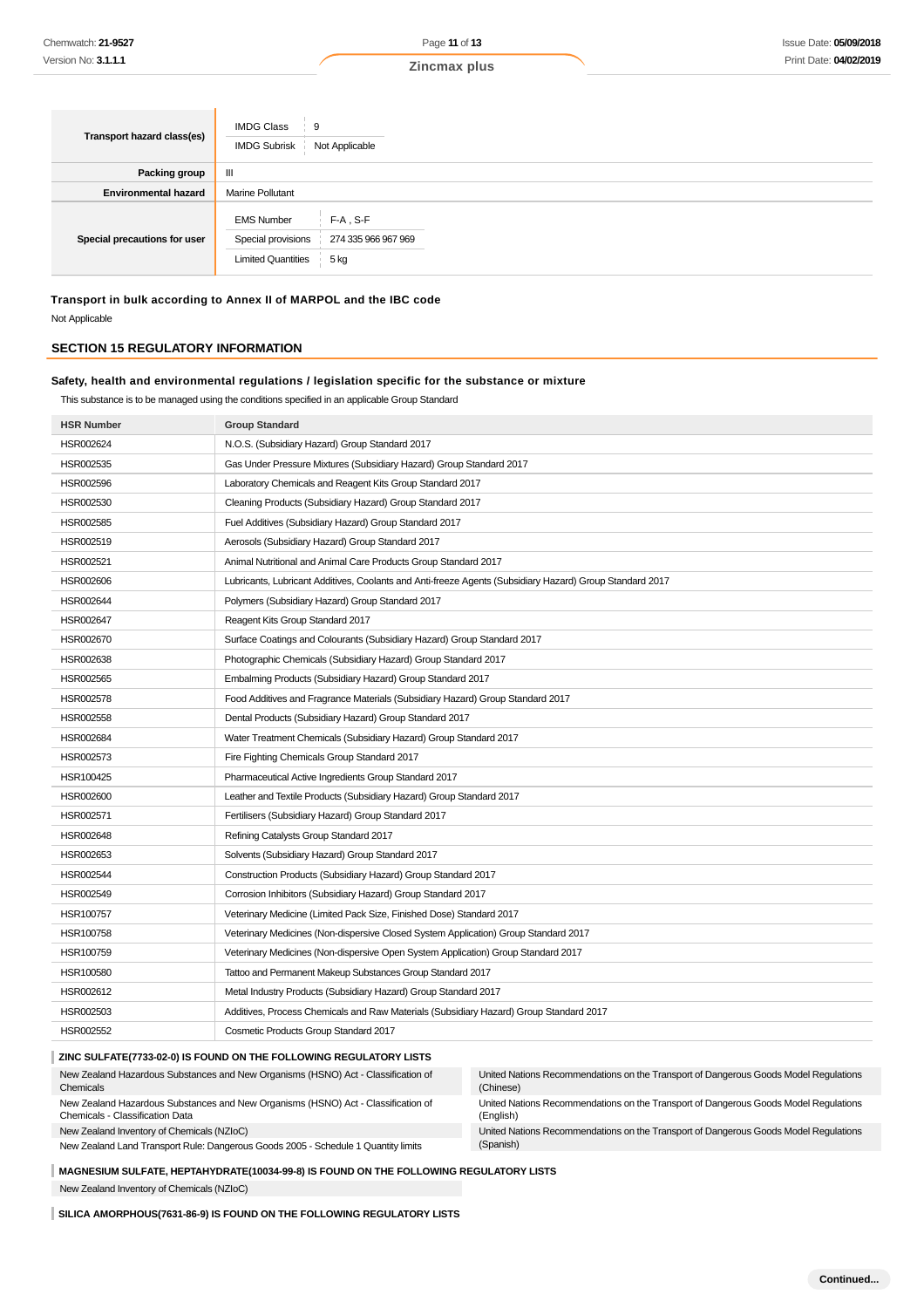| GESAMP/EHS Composite List - GESAMP Hazard Profiles                                 | New Zealand Hazardous Substances and New Organisms (HSNO) Act - Classification of |
|------------------------------------------------------------------------------------|-----------------------------------------------------------------------------------|
| International Agency for Research on Cancer (IARC) - Agents Classified by the IARC | Chemicals                                                                         |
| Monographs                                                                         | New Zealand Inventory of Chemicals (NZIoC)                                        |
| International WHO List of Proposed Occupational Exposure Limit (OEL) Values for    | New Zealand Workplace Exposure Standards (WES)                                    |
| Manufactured Nanomaterials (MNMS)                                                  |                                                                                   |
|                                                                                    |                                                                                   |

#### **Hazardous Substance Location**

Subject to the Health and Safety at Work (Hazardous Substances) Regulations 2017.

| <b>Hazard Class</b> | Quantity beyond which controls apply for closed<br>containers | Quantity beyond which controls apply when use occurring in open<br>containers |
|---------------------|---------------------------------------------------------------|-------------------------------------------------------------------------------|
| Not Applicable      | Not Applicable                                                | Not Applicable                                                                |

## **Certified Handler**

Subject to Part 4 of the Health and Safety at Work (Hazardous Substances) Regulations 2017.

| Close:                                                             |          |
|--------------------------------------------------------------------|----------|
| 9.1A. 9.2A. 9.3A<br>and 9 4 A<br>$\cup$<br>$\sim$<br>$\sim$ $\sim$ | guantity |

Refer Group Standards for further information

#### **Tracking Requirements**

Not Applicable

#### **National Inventory Status**

| <b>National Inventory</b>     | <b>Status</b>                                                                                                                                                                                 |
|-------------------------------|-----------------------------------------------------------------------------------------------------------------------------------------------------------------------------------------------|
| Australia - AICS              | No (b traxim copper 21% Cu; peppermint flavour) Non-disclosed ingredients                                                                                                                     |
| Canada - DSL                  | No (b traxim copper 21% Cu; peppermint flavour) Non-disclosed ingredients                                                                                                                     |
| Canada - NDSL                 | No (zinc sulfate; magnesium sulfate, heptahydrate; b traxim copper 21% Cu; peppermint flavour) Non-disclosed ingredients                                                                      |
| China - IECSC                 | No (b traxim copper 21% Cu; peppermint flavour) Non-disclosed ingredients                                                                                                                     |
| Europe - EINEC / ELINCS / NLP | No (b traxim copper 21% Cu; peppermint flavour) Non-disclosed ingredients                                                                                                                     |
| Japan - ENCS                  | No (b traxim copper 21% Cu; peppermint flavour) Non-disclosed ingredients                                                                                                                     |
| Korea - KECI                  | No (b traxim copper 21% Cu; peppermint flavour) Non-disclosed ingredients                                                                                                                     |
| New Zealand - NZIoC           | No (b traxim copper 21% Cu; peppermint flavour) Non-disclosed ingredients                                                                                                                     |
| Philippines - PICCS           | No (b traxim copper 21% Cu; peppermint flavour) Non-disclosed ingredients                                                                                                                     |
| USA - TSCA                    | No (b traxim copper 21% Cu; peppermint flavour) Non-disclosed ingredients                                                                                                                     |
| Legend:                       | $Yes = All ingredients are on the inventory$<br>No = Not determined or one or more ingredients are not on the inventory and are not exempt from listing(see specific ingredients in brackets) |

## **SECTION 16 OTHER INFORMATION**

| . | 2011 Y<br>m.<br>. |
|---|-------------------|
|   | -<br>.            |

## **SDS Version Summary**

| Version | <b>Issue Date</b> | <b>Sections Updated</b>                                                                                    |
|---------|-------------------|------------------------------------------------------------------------------------------------------------|
| 2.1.1.1 | 24/09/2009        | Fire Fighter (fire/explosion hazard), Ingredients, Storage (storage incompatibility), Supplier Information |

#### **Other information**

#### **Ingredients with multiple cas numbers**

| <b>Name</b>      | <b>CAS No</b>                                                                                                                        |
|------------------|--------------------------------------------------------------------------------------------------------------------------------------|
| zinc sulfate     | 7733-02-0, 7446-19-7, 7446-20-0, 13986-24-8                                                                                          |
| silica amorphous | 7631-86-9, 112945-52-5, 67762-90-7, 68611-44-9, 68909-20-6, 112926-00-8, 61790-53-2, 60676-86-0, 91053-39-3, 69012-64-2, 844491-94-7 |

Classification of the preparation and its individual components has drawn on official and authoritative sources as well as independent review by the Chemwatch Classification committee using available literature references.

The SDS is a Hazard Communication tool and should be used to assist in the Risk Assessment. Many factors determine whether the reported Hazards are Risks in the workplace or other settings. Risks may be determined by reference to Exposures Scenarios. Scale of use, frequency of use and current or available engineering controls must be considered.

#### **Definitions and abbreviations**

PC-TWA: Permissible Concentration-Time Weighted Average

PC-STEL: Permissible Concentration-Short Term Exposure Limit

IARC: International Agency for Research on Cancer

ACGIH: American Conference of Governmental Industrial Hygienists

STEL: Short Term Exposure Limit TEEL: Temporary Emergency Exposure Limit。

IDLH: Immediately Dangerous to Life or Health Concentrations

OSF: Odour Safety Factor

NOAEL :No Observed Adverse Effect Level

LOAEL: Lowest Observed Adverse Effect Level